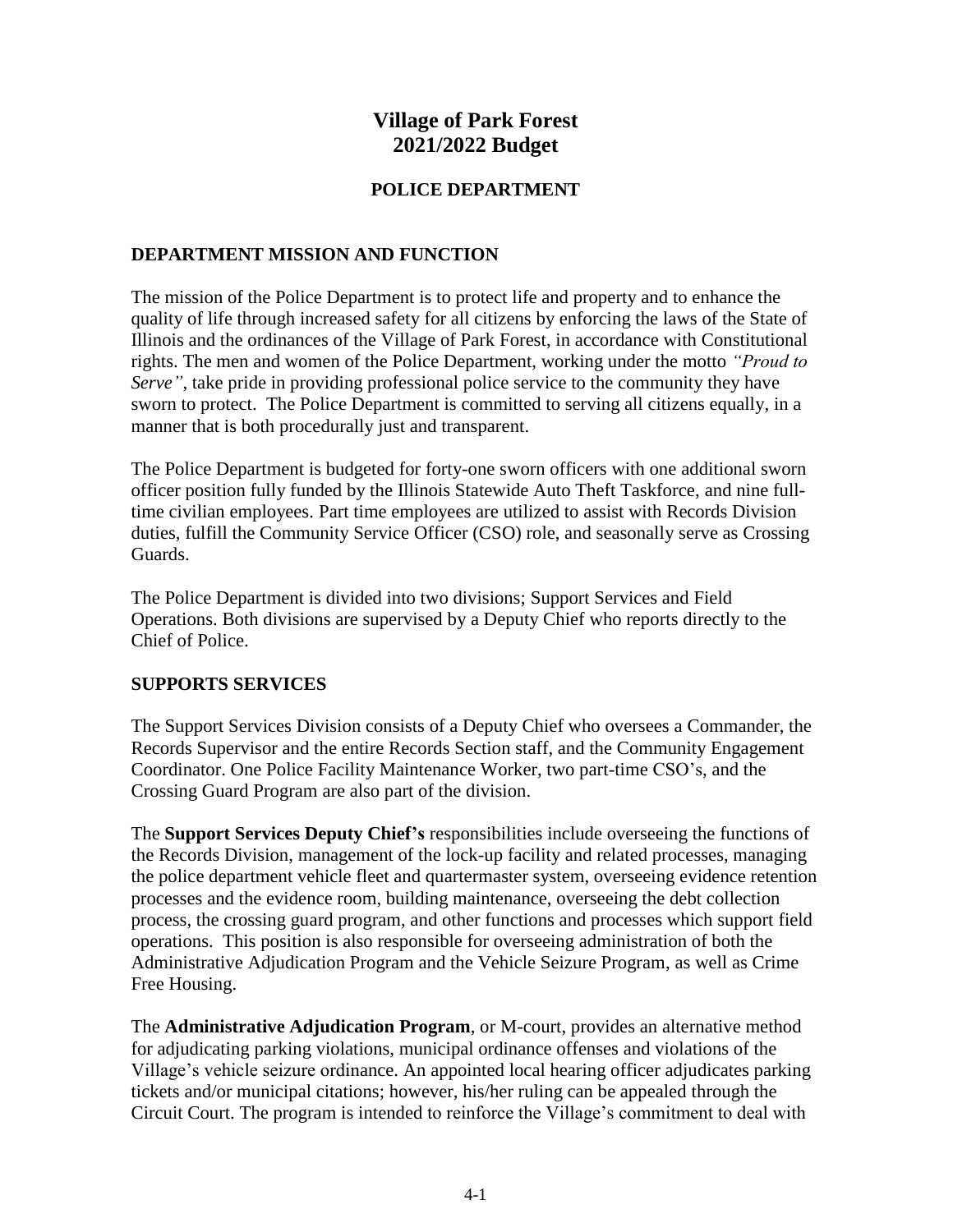minor breaches of public order as outlined by Village Ordinance, along with illegal parking, vehicle sticker violations, and many offenses committed by juveniles, without the need for referral to the formal criminal justice system.

The Vehicle Seizure Ordinance is intended to send a strong message to violators that committing crimes while using a vehicle is not tolerated and results in the impoundment of involved vehicles and a fine of up to \$500. At the direction of the Village Board, 20% of all vehicle seizure fines are directed to the Police Department to be used as additional funding for youth services, which has historically resulted in over \$20,000 being spent on the youth of Park Forest through programs such as the Youth Violence Prevention Engagement (YVPE), Unity Day, Safe Halloween, and Teen Zone, and by generally enhancing services to youth.

The **Records Supervisor**, a civilian senior staff position, supervises the Records Section. The Records Section ensures the Police Department is fully compliant with all state standards for record dissemination, retention, and expungement, preparing court/bond transfers, complying with Freedom of Information Act requests, maintaining police reports and related documentation, and maintaining 24-hour service at the front desk. The Records Section is staffed by five full-time and five part-time Records Clerks (when fully staffed) and one full-time and one part-time Administrative Assistant.

The position of **Community Engagement Coordinator** is a full-time civilian position which focuses on youth services, especially where juvenile delinquency and juveniles who have experienced trauma intersect with law enforcement, as well as victim services. The position manages the Youth Violence Prevention Engagement and also coordinates the screening program (ACCESS) of all juveniles in Police Department custody for Adverse Childhood Experiences (ACE) and the associated resources to which the Police Departments facilitates connection. The position also oversees Handle With Care, a new program implemented in early 2020 that allows the Police Department to make notification to schools when the Police Department becomes aware that a student has been part of a traumatic experience, while ensuring the schools are equipped to provide trauma-informed responses.

# **FIELD OPERATIONS**

The **Field Operations Deputy Chief** oversees a division that includes both the Patrol Division and Investigations Division. It is staffed with 5 Commanders, 6 Sergeants, and 27 personnel the rank of patrol officer, which includes one officer assigned to the Illinois Statewide Auto Theft Taskforce through grant funding.

The **Patrol Division** currently operates on a 12-hour shift format on two-month rotations between night and day shift. Officers proactively seek to prevent, interrupt, and solve crime, enforce ordinance violations, traffic violations, and parking violations and respond to calls for service to maintain order and preserve public peace. The Patrol Division is currently staffed by four squads each consisting, when fully staffed, of one Commander, one Sergeant and five Patrol Officers. An extra Sergeant position is used to assist with supervisory shortages and overall staffing levels of the Patrol Division.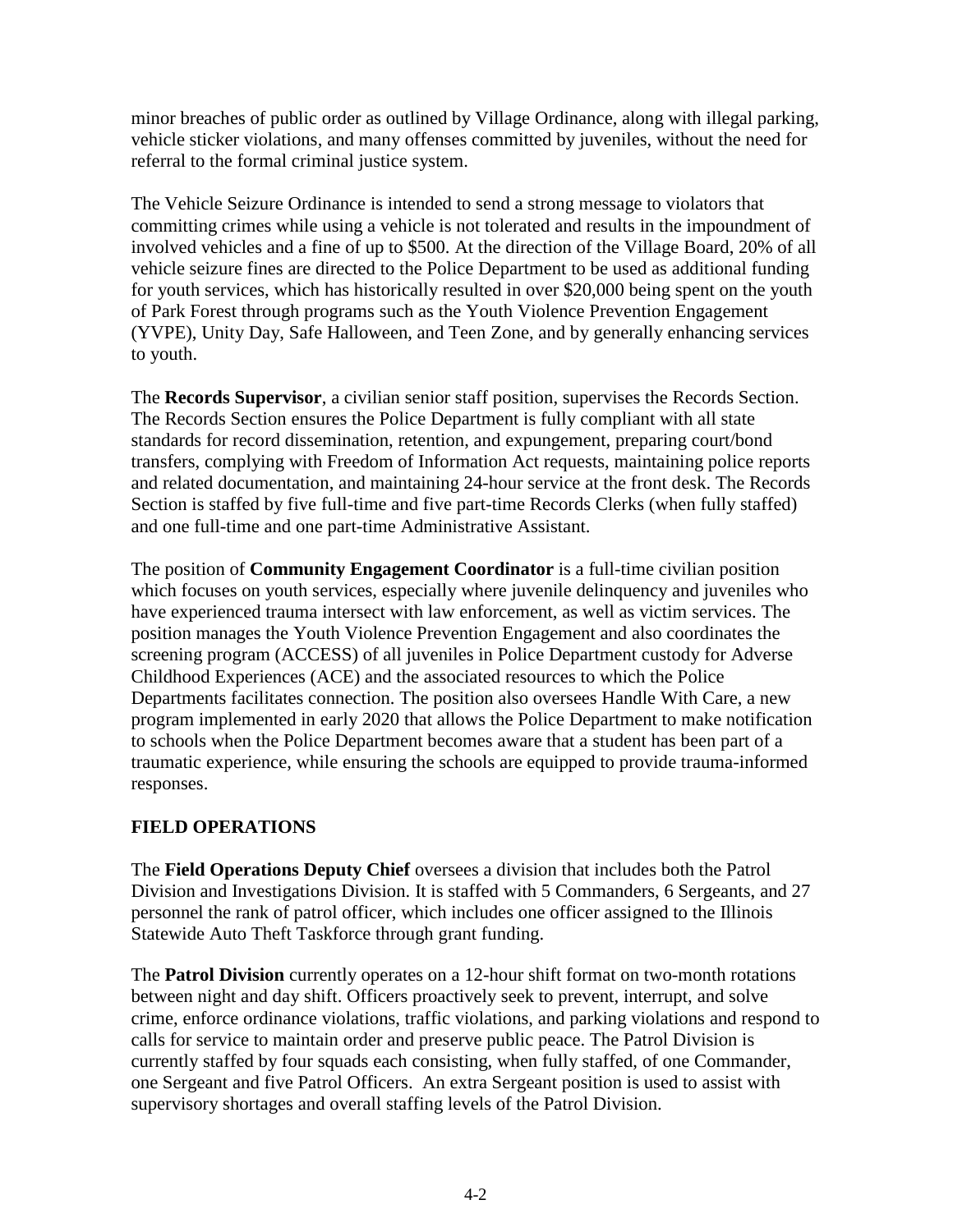The Police Department increases functionality and efficiency by having members assigned to several **multi-jurisdictional task forces**. Two personnel are generally assigned to each team which includes the South Suburban Emergency Response Team (SSERT), the Suburban Major Accident Reconstruction Team (SMART), and the Illinois Emergency Alarm System (ILEAS) Mobile Field Force, a regional team responsible for responding to natural disasters, man-made disorders and other Homeland Security issues. Having personnel serve as part of multi-jurisdictional teams provides the dual benefits of the availability of those team's resources for use in Park Forest when needed and providing valuable experience, training, and networking opportunities to personnel assigned to those teams.

The **K9 Unit** consists of one multipurpose patrol dog used for narcotics detection, offender apprehension and search/rescue.

The **Investigations Division** consists of a Detective Commander, a Detective Sergeant and 5 Detectives and is responsible for more serious and complex criminal investigations, as well as conducting background checks and other duties. The unit is tasked with investigating serious crimes against persons such as Homicides, Sexual Assaults, Armed Robberies, etc, as well as other high-priority felony crimes. It is also responsible for tracking and referring serious juvenile offenders to both Cook and Will County Juvenile Courts. Several detectives are assigned to the South Suburban Major Crimes Task Force (SSMCTF), a multi-jurisdictional homicide unit.

# **COMMITMENT TO MEETING YOUTH NEEDS**

The Police Department focus on providing youth services includes what was formerly the Saturday-morning Community Service program. Since 1998, the Village has used its M-Court to divert juvenile offenders from the Cook and Will County Juvenile Court systems when appropriate. In 2017 this program, which formerly assigned juveniles found liable in municipal hearings to partake in restorative-justice community service tasks, was transitioned to the **Youth Violence Prevention Engagement (YVPE).** This program, overseen by the Community Engagement Coordinator and one police officer, provides curriculum-based, trauma-informed education and mentoring to juvenile offenders for 4 hours on Saturdays for a total of 16 hours. The goal of this program is to provide needed services to at-risk youth to reduce recidivism and to help youth adopt healthy life-outlooks. A result of this program has been the implementation of a drop-in program for youth who have completed the YVPE. The **Law Enforcement Adolescent Development Drop-In (LEAD Drop-in)** arose organically after youth expressed a desire to remain connected with structured adult mentoring.

In early 2018 the Police Department implemented a program whereby all juveniles taken into custody at the Police Department are screened for Adverse Childhood Experiences (ACE) through the **Adverse Childhood Critical Events and Safety Screener (ACCESS).** Juveniles who provide a positive response to any of the questions are linked with resource providers based on the need. Screening is conducted by the Community Engagement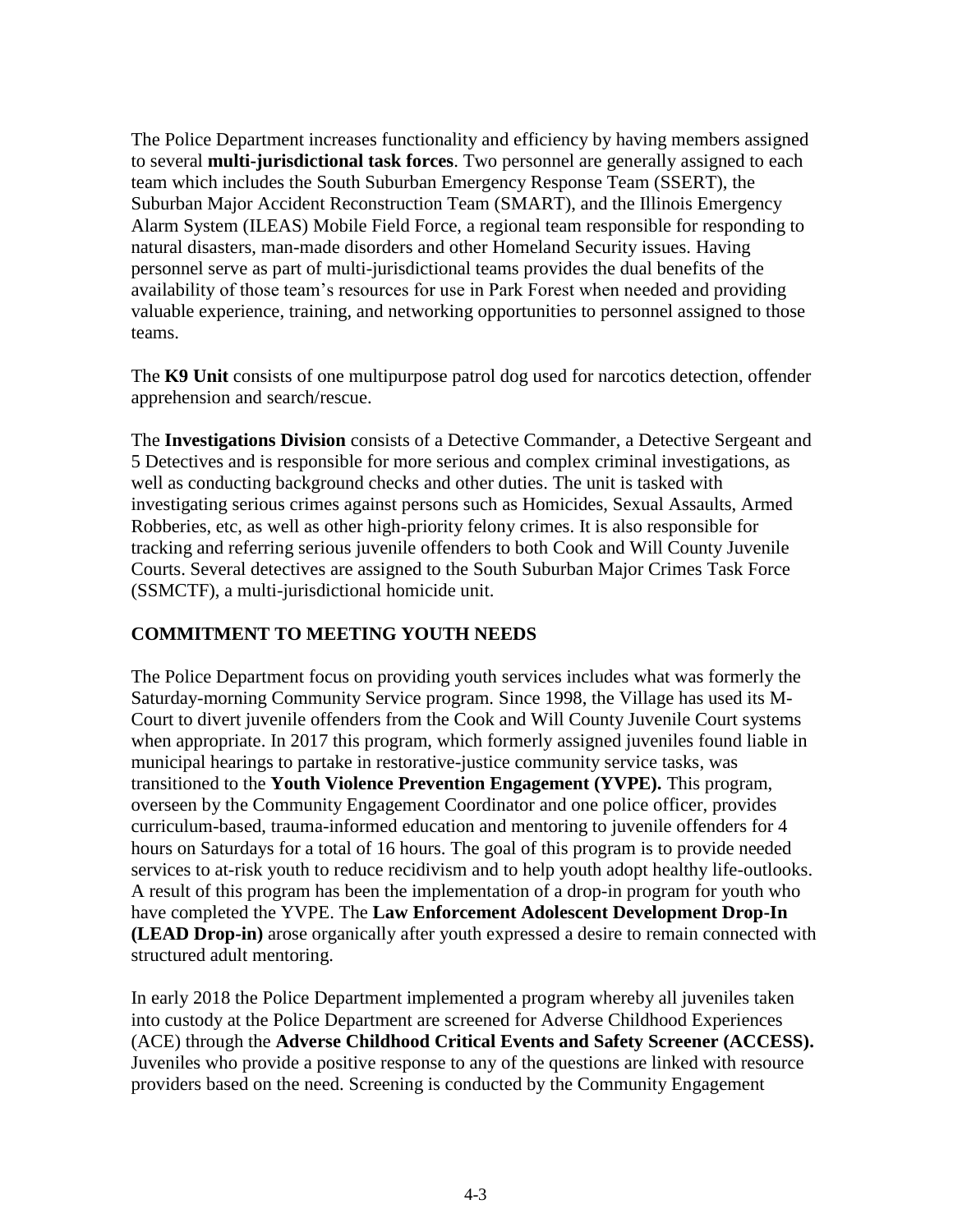Coordinator or by officers who are certified juvenile officers and who have received trauma-informed training.

The Police Department also implements additional initiatives aimed at meeting youth needs, including the B.I.C.Y.C.L.E. program (Better Involvement Concerning Young Children's Learning Experience) which allows police personnel to give bicycles and/or computer tablets to school children in each of the Park Forest elementary through junior high schools each month. Unity Day, National Night Out, and the Eastgate Pop-Up Party are Police Department-led events to foster positive interaction between law enforcement and youth, while the Police Department also participates in many other youth programs that are run by or in partnership with other Village departments such as Youth Day, Kids Back to Parks, Safe Halloween, and 4<sup>th</sup> of July activities. Police personnel also serve as police liaison officers at Michelle Obama School of Technology and the Arts and at the Library, and participate in school programs such as judging science and art fairs and partaking in career days. Unfortunately, most of these events could not take place in 2020 due to the pandemic.

# **PROBLEM ORIENTED POLICING**

The Police Department continues its implementation of the **Problem Oriented Policing (POP)** program which pairs individual patrol officers with specific neighborhoods as liaisons between the community and the Police Department. While an on-duty officer is always dispatched to a call for service, the neighborhood's POP Officer may be tasked with addressing longer-term problems or quality of life issues that cannot be handled within one shift, and is the neighborhood's personal contact with the Police Department. POP officers also attend neighborhood meetings, block parties, and provide additional patrol to their assigned neighborhood.

The **Village's Crime Free Housing Ordinance (CFH),** enacted in March of 2008, compels landlords to obtain a Crime Free Housing license and take an active interest in the well-being and actions of their tenants. All landlords are mandated to register for a license, attend a CFH seminar presented by the Police Department, provide minimum standards of home security on their properties, and take eviction action against tenants who violate lease agreements through criminal activity. The Police Department works with property owners to improve their properties and provides low-cost tenant screenings through the Department's membership in the Illinois Crime Prevention Association.

# **COVID-19**

Any reporting on Police Department activity, programs, enforcement, and budgeting through 2020 and into 2021 necessarily requires recognition that the COVID-19 pandemic had a significant impact on public safety operations. Due to the pandemic, Illinois Governor Pritzker declared Illinois a disaster area on March 9, 2020, issuing an Executive Order effective March 21, 2020, which ordered all individuals living within Illinois to remain at home, with exemptions provided. For the remainder of 2020 and as of the writing of this document in early 2021, the ability for people to gather, for business establishments to conduct normal business operations at full capacity, and for meetings to be conducted in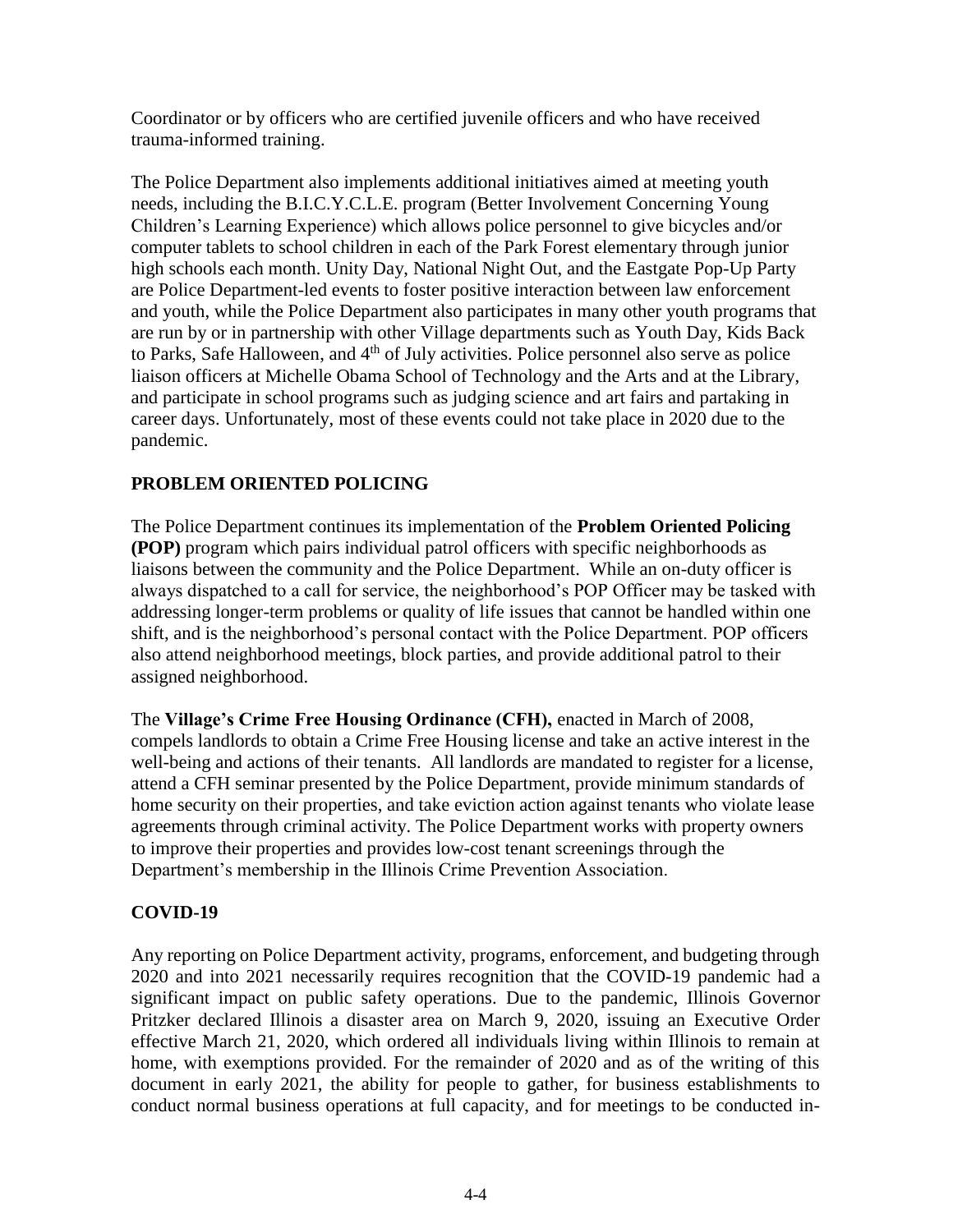person were either eliminated or greatly restricted. The Police Department administration issued multiple Special Orders throughout 2020 pertaining to protective measures and complying with the Governor's Executive Order as information regarding the pandemic changed, each of which had an impact on operations. In the early portion of the pandemic when the health risks and effective preventative measures were still unknown, self-initiated activity for the Patrol Division was intentionally drastically reduced in an effort to reduce interpersonal contact. And due to humanitarian concerns caused by both the health impact and financial impact on citizens, the issuing of citations was limited to the most serious violations. As an example of the seriousness posed by the pandemic, on April 2, 2020, the Police Department lobby was closed to public use, the first known time of this occurring in the department's over 70-year history. It was reopened with health and safety guidelines in place by Special Order on June 1, 2020. As of the writing of this document, those guidelines, as well as the use of Personal Protective Equipment (PPE) and social distancing for all personnel remain in effect.

Information provided on crime and traffic data, enforcement efforts, community relations events, and budgeting should be viewed in light of the extraordinary circumstances presented by the pandemic, which resulted in anomalies in the data compared to prior years.

## **PROTESTS**

Following the tragic death of George Floyd while under the knee of a Minneapolis Police Officer on May 25, 2020, protests erupted across the country and continued throughout the summer and into fall. Protests were numerous, widespread and varied, with many peaceful displays of 1<sup>st</sup> amendment rights but also many which erupted into significant violence against persons and property, including in Chicago and the surrounding suburban area. Numerous communities, including Park Forest, issued nightly curfews during the height of the regional violence. The Police Department facilitated or assisted with 3 separate peaceful protests in Park Forest and did not directly experience the violence associated with some of the events outside of Park Forest. Policing in general, however, was impacted by the widespread calls for reform in policing and by an increased voicing of distrust in law enforcement as an institution, creating a noticeable impact on police personnel, regardless of the historically good relationship between this Police Department and residents. While the Police Department prides itself on its history of transparency and accountability, working to always find ways to enhance these approaches to building trust with the community, this will be the first time that use-of-force data is included in annual reporting. This is possible due to more formal and detailed tracking of use-of-force since June of 2017. Additionally, the 2018/2019 budget was the first in which the Police Department began reporting citizen complaint data, and it continues in this document.

## **ACCOMPLISHMENT OF 2020/2021 IMPLEMENTATION OF THE BOARD'S GOALS:**

1. Generate Economic and Business sustainability for the Village.

The Police Department will continue to use the Directed Focus to maintain officer foot patrols in commercial and multi-family residential areas, including Downtown Park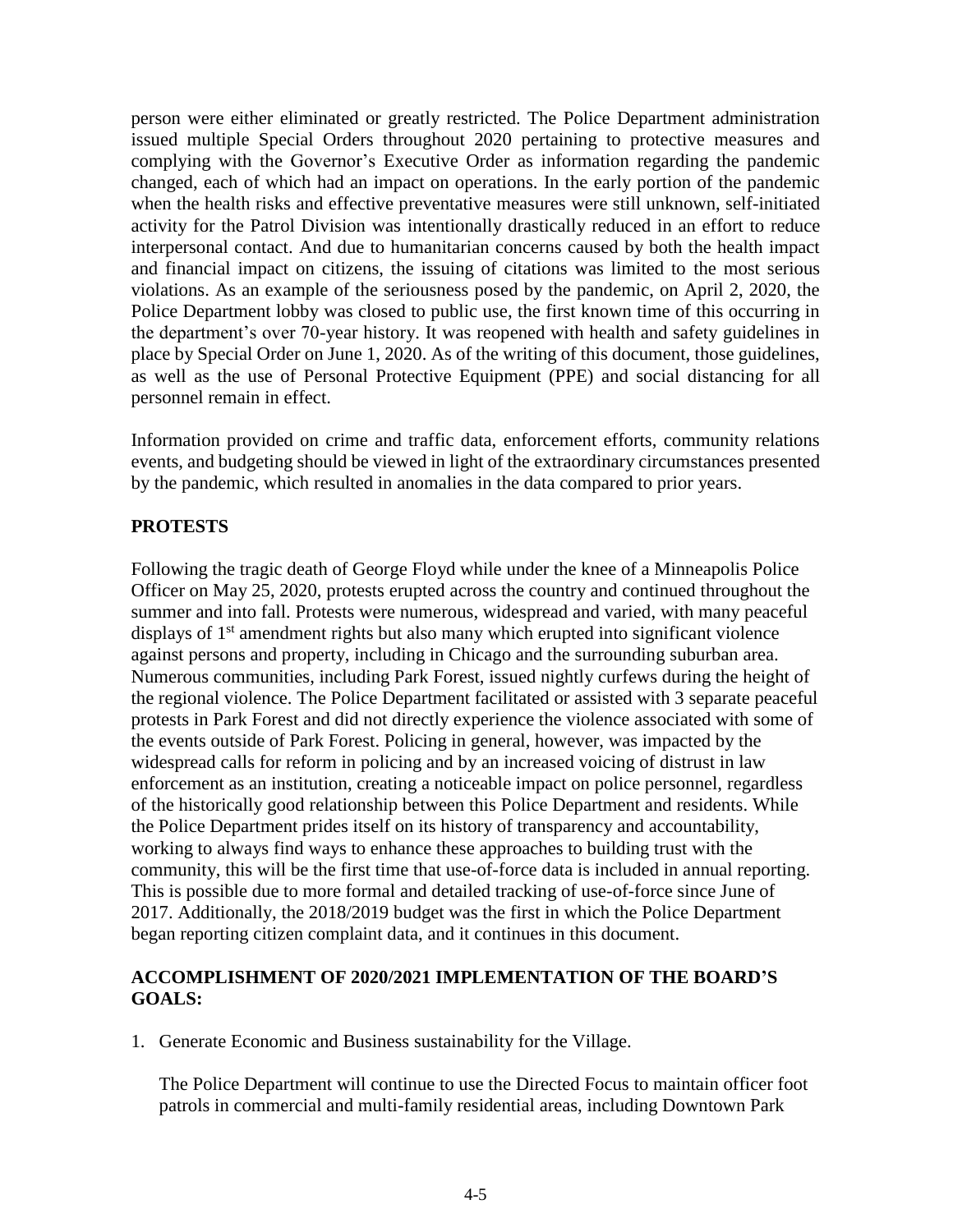Forest and Village facilities such as the Library and Aqua Center, increasing the safety and well-being of area business owners, patrons, and residents, and increasing the perception of Park Forest as a welcoming and safe place to do business.

*The Police Department continued concentration on officer foot-patrols in business areas, albeit social distancing and with PPE, and with vehicle patrols when businesses were shuttered. During these business checks officers often interacted with others where possible in an effort to promote a safe environment in business districts (when open) and to prevent crimes like burglaries when closed. In 2020 officers reported conducting over 5,251 business checks of this type. The dual goal of business checks is both a crime prevention measure and also to create opportunities of positive interaction in a community-policing effort. Due to the pandemic, traditional seasonal events including 4 th of July activities, Unity Day, National Night Out, Safe Halloween, among other events throughout the Village business districts were not conducted. Other events such as Main Street Nights and the Farmer's Market remained open with social distancing and/or modified arrangements, and officers continued to conduct community-policing oriented foot patrols while utilizing PPE at those events.* 

2. Create an infrastructure capital plan that is flexible in dealing with trouble spots.

The Police Department will continue to respond to problem areas and specific issues impacting Village infrastructure, specifically roadways, through Directed Focus initiatives via the Patrol Division.

*Traffic enforcement was impacted by the pandemic as attempts were made to limit interpersonal contact during spikes in positive cases of COVID-19 and the Directed Focus was not widely used to encourage traffic enforcement through much of 2020. However, in late 2020 and early 2021 the Directed Focus again included traffic initiatives, including stop sign violations in November of 2020 and snow route enforcement during the heavy snowfalls of February 2021.* 

The Patrol Division will continue to be utilized to keep Park Forest roadways safe for travel for motorists, cyclists, and pedestrians, enforcing traffic laws and Village ordinances.

*Despite the reduction in traffic enforcement in 2020 due to the pandemic, in that patrol period police officers conducted over 2,600 traffic stops and reported handling over 1,600 illegal parking situations. While both of these totals are below typical enforcement levels, they demonstrate that enforcement was still taking place. Traffic stops led to 116 vehicle seizures, which resulted from using a vehicle in offenses such as DUI (24 total DUI arrests were made in 2020), driving with an invalid driver's license, possession of drugs, and other misdemeanor and felony charges. An additional 223.5 hours of traffic enforcement was provided by the Police Department partaking in Illinois Department of Transportation-funded DUI, seatbelt, and distracted driving enforcement initiatives throughout the year. This amount would have been higher, but the enforcement initiative in April was completely cancelled due to the pandemic and budgeted enforcement hours remained unused.*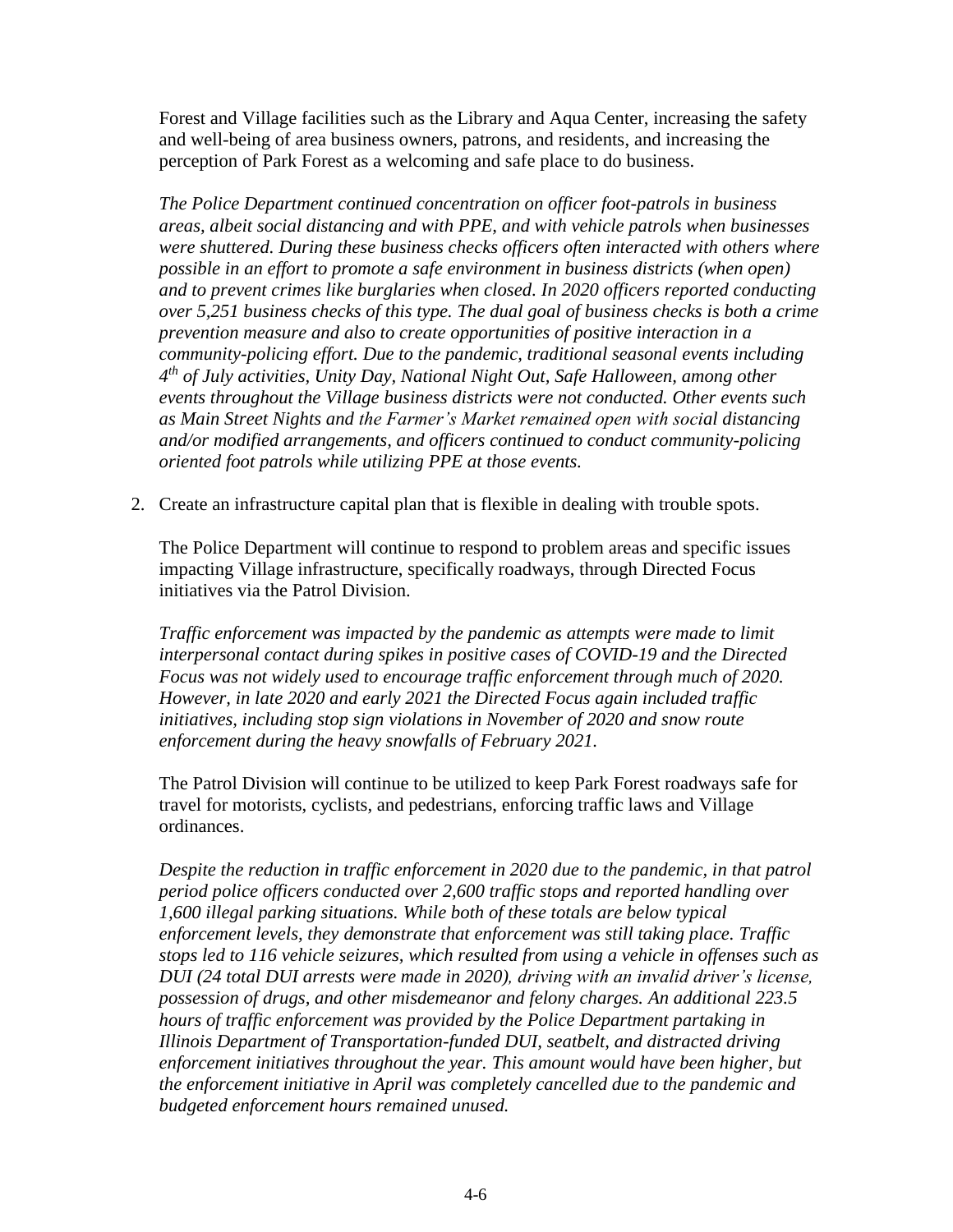The Investigations Division will focus a portion of resources on obtaining and executing search warrants for locations narcotics are determined to be sold. The Community Action Team will be re-implemented as staffing levels permit.

*The Community Action Team was not implemented through 2020 due to the pandemic and the inability to have 2-person units through most of the year, however the Investigations Division still focused on proactive investigations when possible and served 6 search warrants which resulted in the recovery of 2 rifles, 4 handguns (3 reported stolen), over 500 rounds of ammunition, over \$6,000 cash, over \$4,000 in counterfeit money, stolen goods, and illegal drugs including heroin, ecstasy, and illegally possessed cannabis and THC products.* 

3. Develop a renewed, contemporary youth program.

The Police Department will continue to implement the Youth Violence Prevention Engagement in partnership with the Urban Youth Trauma Center and seeks ways to improve and/or expand services.

*The Police Department continued to provide a juvenile court diversion program for juveniles found liable through the M-court system when possible, due to limitations imposed by the pandemic. When it occurred, the Youth Violence Prevention Engagement (YVPE) took place on Saturday mornings with social distancing and all participants in face masks. During the program the Community Engagement Coordinator and a police officer provided mentoring and training through a curriculum-based violence prevention program to a total of 42 youth in 2020. This program served to keep low-level offenders out of the formal juvenile justice system while providing needed mentoring and resources to reduce the likelihood of reoffending, especially through violent crime. As of February of 2021 the program had an overall recidivism rate of just 9%. The Police Department continued to implement ACCESS- Adverse Childhood Critical Events and Safety Screener- a screening that is completed with all juveniles in Police Department custody, with a goal of identifying atrisk factors in a juvenile's environment and directing them and their families to community resources. In 2020 the Police Department provided case management to 86 juveniles, including referrals for Adverse Childhood Experiences (ACE) through the use of the ACCESS screening tool, with 86 positive responses including sexual abuse, running away, physical abuse, and parental abuse. Those with positive responses were connected with the appropriate resources.*

Police personnel will build/maintain relationships with students at Rich East High School, the Michelle Obama School of Technology and the Arts and the eight Park Forest grammar schools through liaison programs and continue involvement in their activities and the BICYCLE program.

*Despite widespread community opposition, Rich East High School was closed by School District 227 at the end of the 2020 school year. Additionally, due to the pandemic, all area schools transitioned to e-learning in early 2020. While both of these circumstances*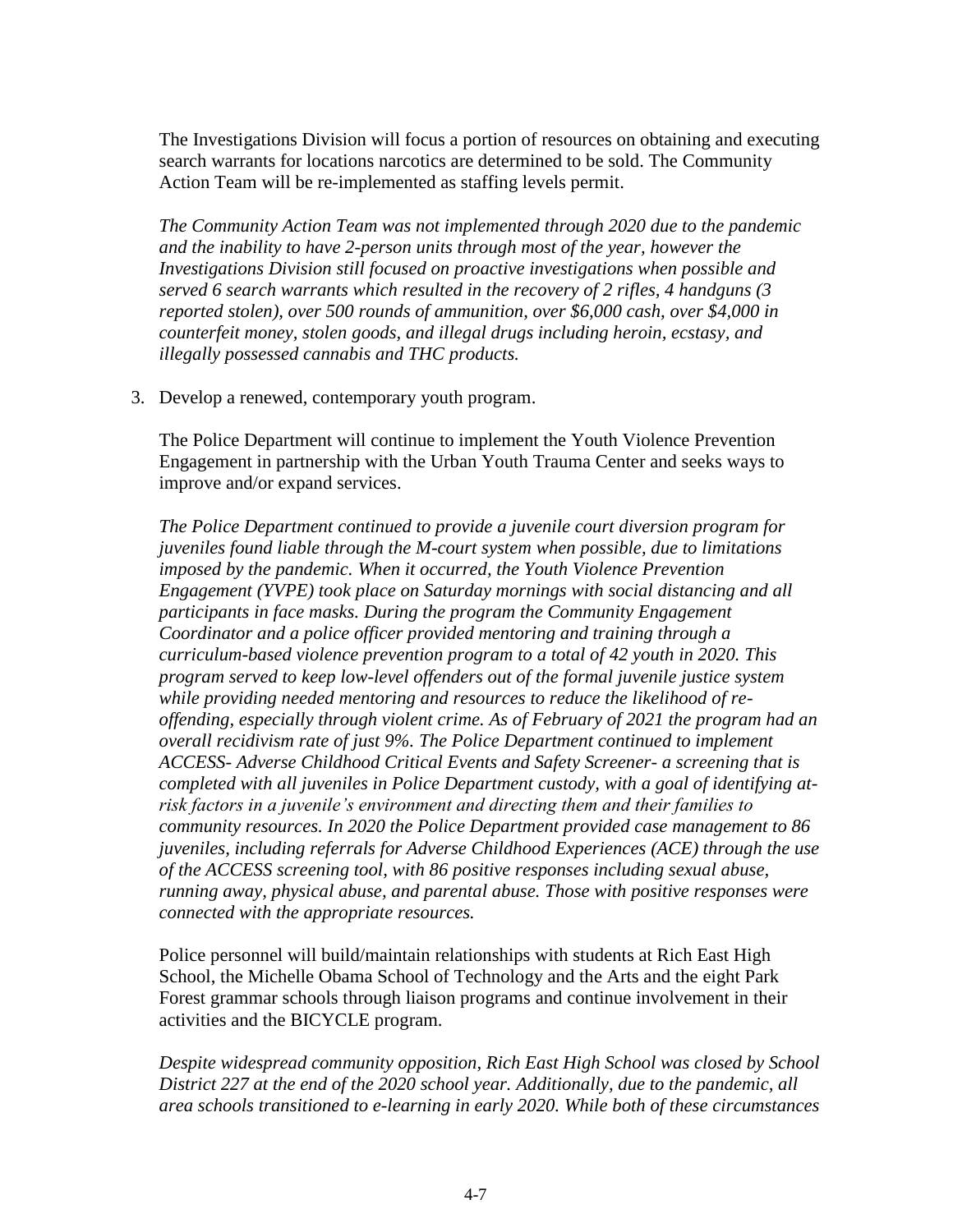*drastically limited police-youth interactions in the school setting, the Police Department continued giving away computer tablets in the eight grammar schools across Park Forest, raffled off to those students who attained goals encouraging positive behavior set out by the individual schools as part of the sixth year of the BICYCLE program. In 2020 the Police Department gave Park Forest students 45 computer tablets purchased with asset forfeiture and/or vehicle seizure funds. Additional tablets were given away through the limited number of community events, such as the Christmas on Main Street Toy Drive.* 

The Police Department will continue to offer the Police Athletics and Activities Center (PAAC) program in the summer with a strong concentration on involvement from Park Forest youth.

*The Police Athletics and Activates Center (PAAC) program was not held in the summer of 2020 due to the Governor's Executive Order and the impact on groups gathering. Due to uncertainty regarding the impact of the pandemic on the summer of 2021 and the need to begin hiring and planning in early 2021, PAAC will not be held in 2021. Additionally, as the Police Department continues to focus on at-risk youth, it is likely that PAAC will not be held in its historical format in future years.* 

The Police Department will partner with Recreation & Parks in joint programming by providing funding from the vehicle seizure program and mentoring youth involved in those programs with Police Officer participation when resources allow.

*Due to the pandemic, most Recreation and Parks activities were not held in 2020 and the ability to partner was limited.* 

The Police Department will continue to identify and develop opportunities to have positive, meaningful, interactions with the youth of Park Forest in a variety of nontraditional settings.

*Despite the impact of the pandemic on interpersonal interactions, the Police Department sought to make an impact where possible.* 

*With three report taking rooms for persons to file complaints at the Police Department, the frequency of which children are present at the police department accompanying parents or for other reasons, including being in protective custody, resulted in the determination that one of the rooms could be converted to a child-friendly room for limited cost. Utilizing labor from Village personnel only, a child-friendly room was finished in early 2021, complete with a television, child library, play equipment, comfortable seating for adults, and child-focused decorations on the walls. This area allows children to be made to feel as comfortable as possible, regardless of the reason they are at the Police Department.* 

*In June of 2020 the Police Department completed their leg of the Special Olympics Illinois Torch Run, despite it not being officially held due to the pandemic, raising over \$7,000 for that cause.*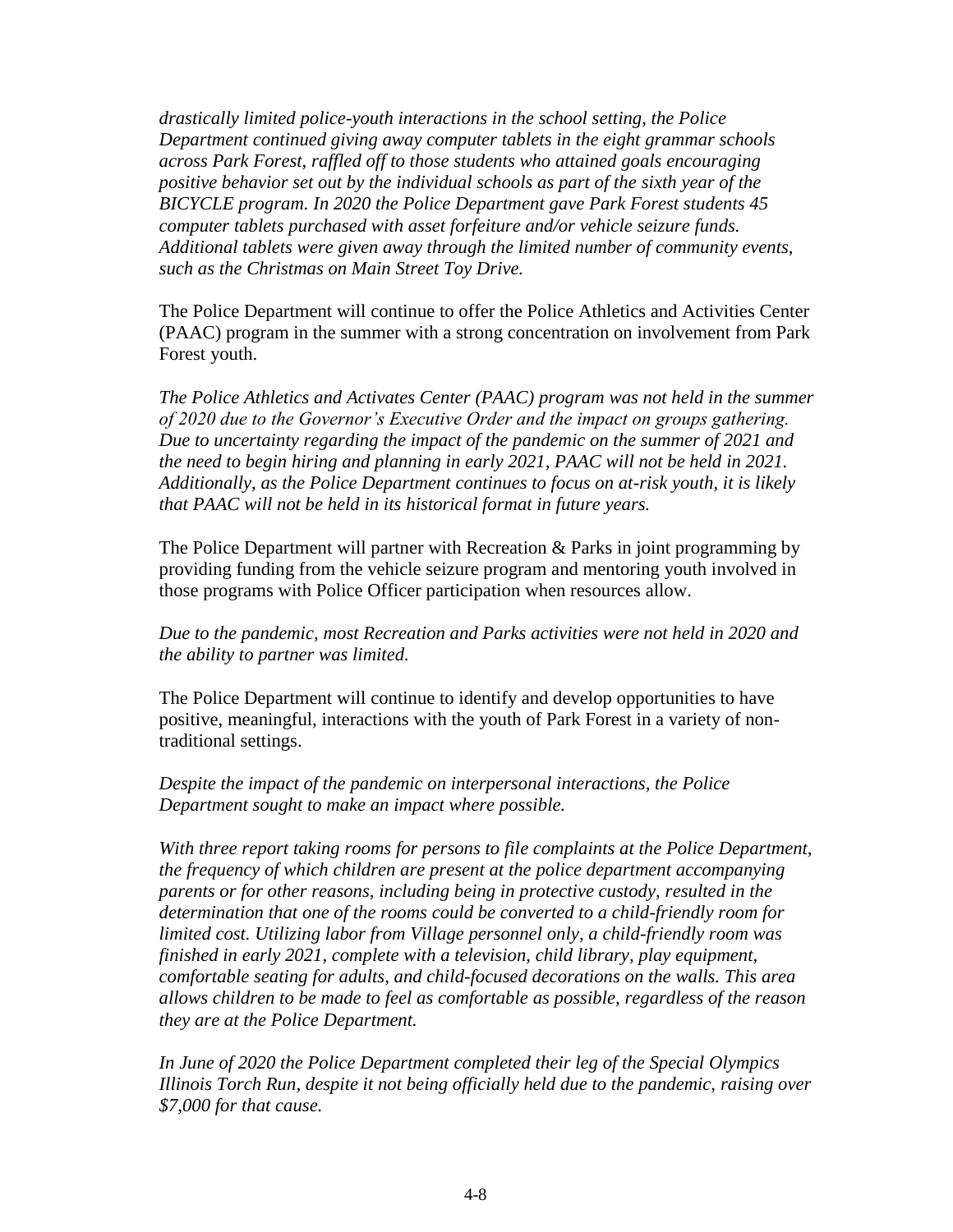*While 4th of July festivities were cancelled for 2020, the Police Department participated in a community policing initiative leading up to and including the holiday where inflatable beach balls, sprinklers, inflatable splash pads, glow sticks, and other items were given to youth and their families by on-duty personnel as those residents were about in the community.* 

*In July of 2020 the Police Department held a social media driven photo contest, which resulted in 18 entries and over 1,700 votes by members of the public. The winning photo was from one of the peaceful protests held in Park Forest that summer.* 

*In September of 2020 the Police Department participated in 7-Eleven's Operation Chill, providing free Slurpee coupons during interactions with youth in the community.* 

*In November of 2020 the Police Department made a large donation of winter clothing to the Community Relations Christmas On Main Street Hats, Scarves and Gloves Drive. Police personnel also assisted in delivering the gift packages to residents in December.* 

*In December of 2020 the Police Department conducted an in-house food drive, with the donation given to the St. Irenaeus Catholic Church food pantry.* 

4. Improved Code Compliance based on existing studies and innovative solutions.

The Police Department will continue its activities with the Problem Oriented Policing (POP) program and community outreach with a focus on resolving issues with Code Compliance through communication, education, and enforcement, when necessary.

*The POP program continued with police officers assigned to specific neighborhoods as liaisons between the police department and the community. Quality of life issues were addressed with emphasis on compliance, rather than issuing citations as a first resort. Officers continued to engage citizens and have positive interactions while patrolling their assigned Problem Oriented Policing areas. An on-line interactive map was launched in April of 2016 which allowed residents to identify and contact their POP officer and was continued through fiscal year 2020/2021. Additionally, the Police Department continued to actively utilize social media platforms to both educate and interact with the public regarding community concerns, many of which are directly connected to Code Compliance.*

The Police Department will continue to partner with the Building Department and other Village departments to ensure properties are maintained to code and other ordinances are enforced.

*The Police Department continued active enforcement of code and ordinance violations throughout 2020. As an example, 96 junk/abandoned vehicle issues were resolved in that year. Additionally, partnership with the Building Department resulted in notification of homes that were found to be uninhabitable through response to calls for*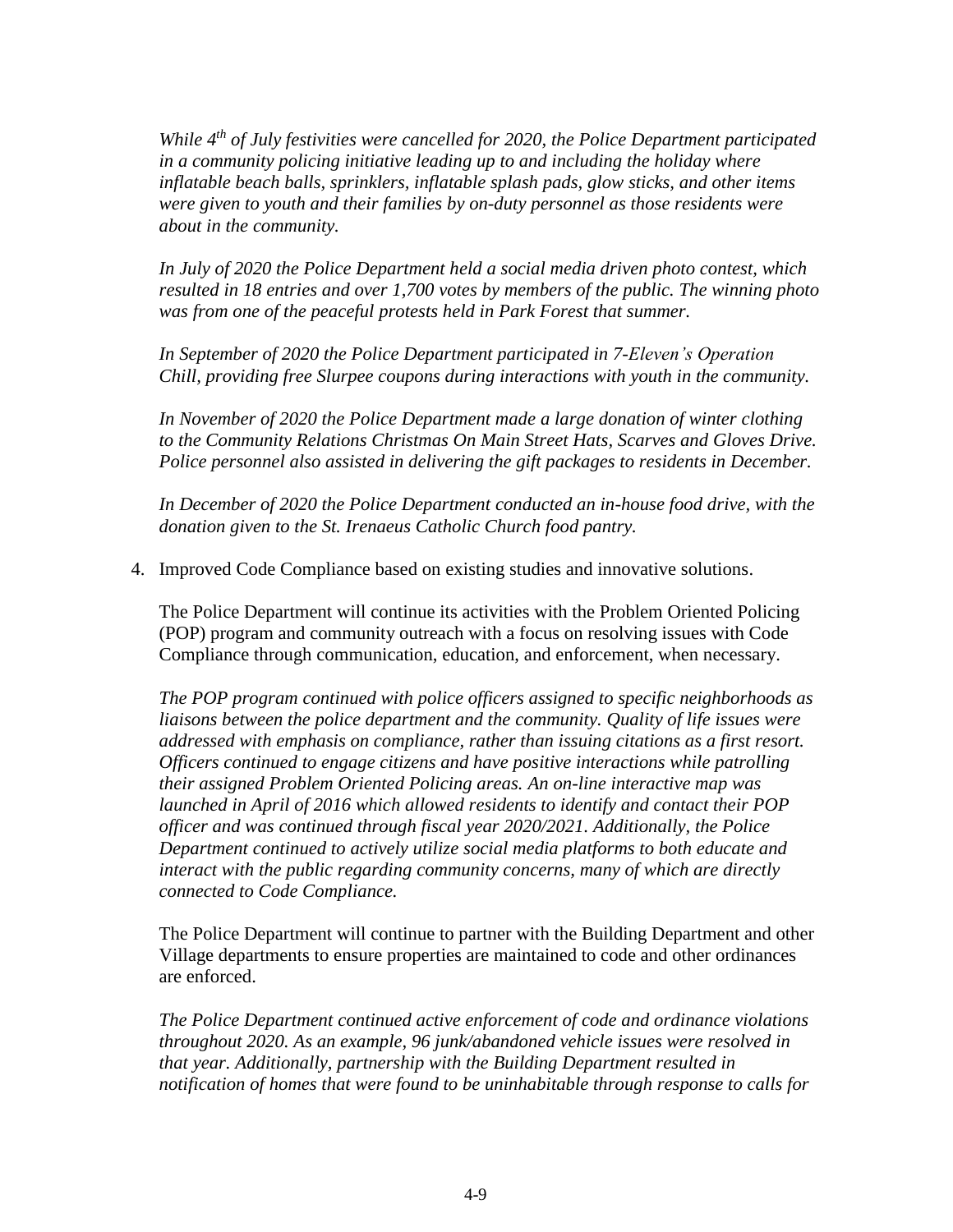*service, and the Police Department assisted the Building Department with inspections when they occurred.* 

The Police Department will continue to assist and partner with the Building Department to ensure properties are maintained to identifying landlords who are not keeping their property up to code and continue to use the Crime Free Housing ordinance to warn, and when necessary, evict rental tenants who commit crimes in Park Forest.

*The Police Department and Building Department continued to partner in identifying problem households and landlords who were not keeping properties up to code or who were engaging in criminal activity. The Crime Free Housing Ordinance addressed problem tenants that adversely impact quality of life in Park Forest. In 2020, the Police Department issued 861 Crime Free Housing licenses and 198 Municipal Ordinance Violation citations were issued to property owners for failure to obtain a Crime Free Housing license. As of early 2021 there were 4,620 properties registered through the Crime Free Housing program. In 2020 the Police Department issued 31 warning notices to landlords regarding minor criminal or quasi-criminal behavior on the part of their tenants or visitors at the rental property. Five Notices of Eviction for serious criminal offenses were sent to landlords in 2020. In several cases the problem tenants moved out voluntarily with no action required by the Village, but due to the COVID-19 pandemic, court-involved evictions were completely halted from early March 2020 through the writing of this document. Although the eviction moratorium did not apply to evictions for violations of Crime Free Housing, the Housing Courts were closed and did not hear eviction cases. The Police Department was also unable to host Crime Free Housing Seminars for landlords due to the pandemic. While the effectiveness of the Crime Free Housing program was impacted by the pandemic, it is anticipated that more normal activity will resume in the near future. As a testament to the effectiveness of the Crime Free Housing Program, almost 120 problem renters have been removed from properties since the program's inception in March of 2008, with less than 10 resulting in court-ordered evictions.*

*In 2017 the Police Department began partnering with the Water Department to gain compliance with the Vehicle Registration Ordinance. After analysis of registration data provided by the Illinois Secretary of State, in early 2021 approximately 1,400 tickets were issued to residents who failed to purchase their vehicle sticker.*

The Police Department will continue to review Village ordinances it is tasked to enforce, to ensure the ordinances are relevant, clear, and in line with Village goals.

*On January 1, 2020, Illinois legislation legalized recreational cannabis under certain conditions. Throughout 2019 the Police Department worked with other Village departments and legal counsel to update Village ordinance language to reflect the changes in Illinois law as well as provide for a new cannabis business licensing process. Department-wide in-house training was conducted in January 2020 to ensure familiarity with the updated legislation and corresponding change in local ordinance. That training followed on-line training through the Police Law Institute the month prior.*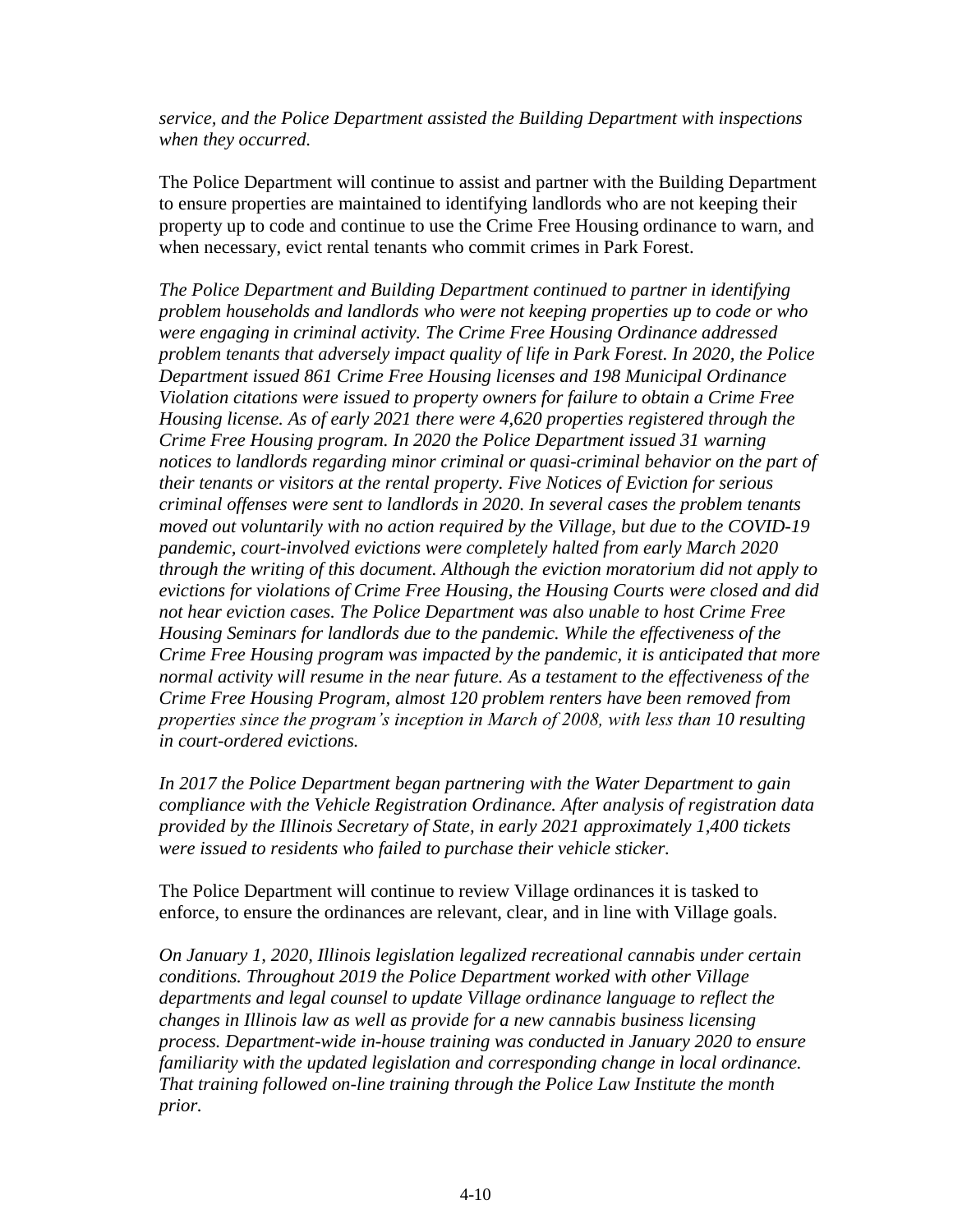*The Police Department provided insight/advice to the Department of Economic Development and the Department of Public Works on various ordinance changes as needed. For example, in May of 2020 the stop light intersection at Forest Blvd. and Lakewood Blvd. was transitioned to a stop sign intersection through the collaboration of the various departments.* 

5. Fiscal and Service sustainability based on the triple bottom line concept.

The Police Department will continue renovating the nearly 70-year old police facility, keeping it as an example of sustainability and the re-use of current resources. Goals for the 2020/2021 fiscal budget included remodeling of the break room and the complaint taking rooms, including adding a child-friendly room.

*Through the 2020/2021 fiscal year the Police Department completed renovation of the break room, which had not been remodeled in recent memory. Remodeling of the complaint taking rooms off of the lobby was also completed, which included adding one additional complaint taking room (for a total of 3), one of them child-friendly. This also resulted in the conversion of a former complaint taking room to be used for records retention storage. A majority of the labor was performed by the Maintenance Facility Worker and Building and Grounds personnel, saving thousands of dollars in labor costs.* 

The Police Department will continue to seek grant funding to supplement equipment and training needs. The Police Department will also efficiently use funds from the state and federal asset forfeiture funds to obtain resources and supplement the budget.

*In April of 2020 the Police Department entered into an agreement with the Illinois Statewide Auto Theft Taskforce. The Police Department provided one officer to this multi-agency taskforce, of which 100% of the officer's salary, fringe benefits, and overtime are grant funded. The current grant funding runs to July 1, 2023. The approximate value is \$135,000 per year.*

*In July of 2020 the Police Department received \$5,000 in grant funding from the University of Illinois-Chicago for the Youth Violence Prevention Engagement.* 

*In October of 2020 the Police Department received \$20,000 in funding from the University of Illinois-Chicago for officer wellness initiatives.*

*In October of 2020 the Police Department received \$495 in funding from the Chicago Chapter of the National Organization of Black Law Enforcement Executives to purchase the licensing rights to the film, Walking While Black: Love Is the Answer. The film was used in the Commander's Command Staff Leadership Workshop in 2020 and is intended to be used in additional department training in 2021.* 

*In October of 2020 the Police Department was awarded \$35,750 in grant funding from the Cook County Southland Juvenile Justice Council to fund youth services coordinated*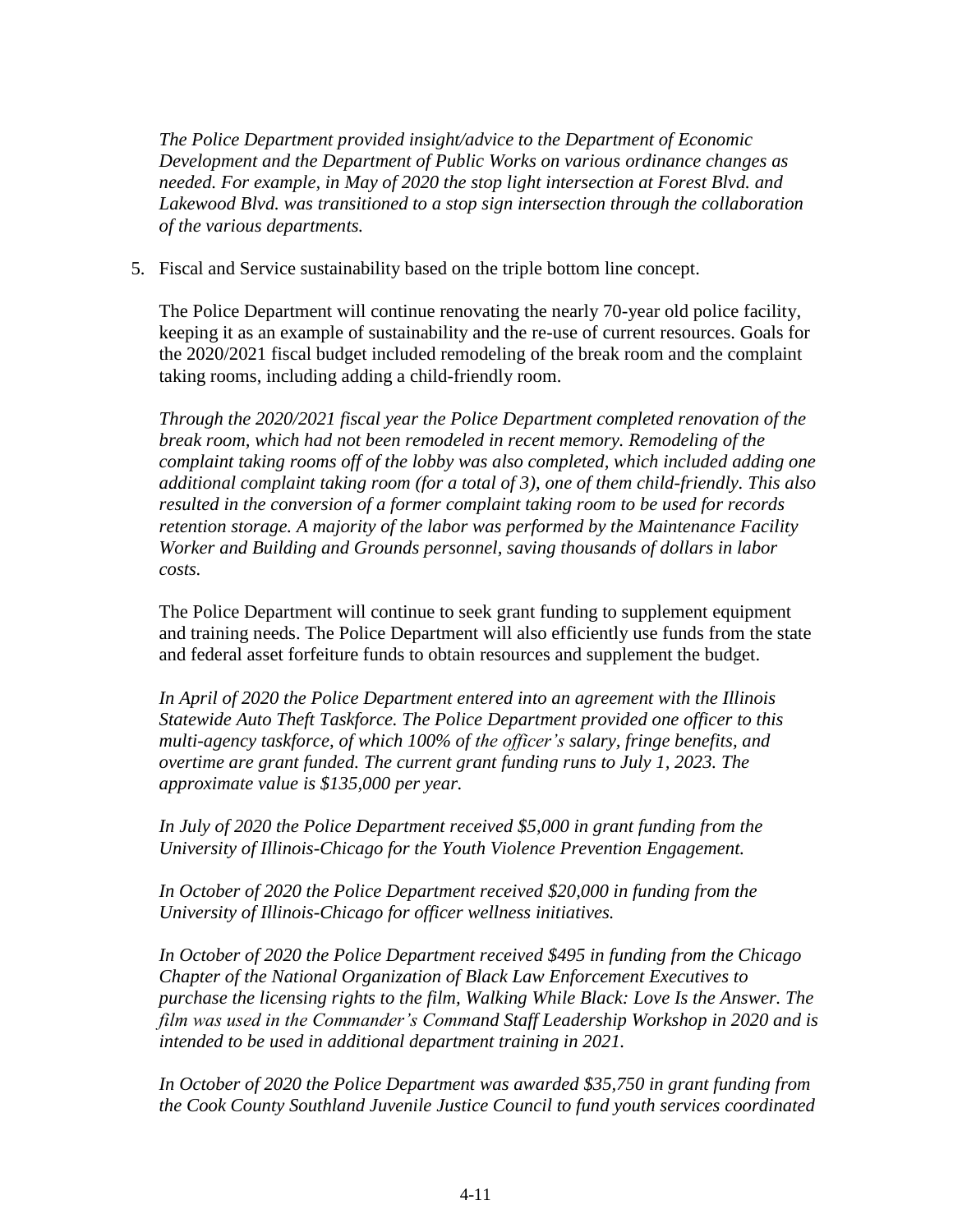*by the Community Engagement Coordinator, with funding provided for staff salary and consulting fees for the Urban Youth Trauma Center for the management of the Youth Violence Prevention Engagement and related services.* 

*The Police Department utilized over \$14,800 in Illinois Department of Transportation STEP grant funding for traffic enforcement initiatives for occupant protection, speeding, distracted driving and impaired driving through the IDOT fiscal year 2020.* 

*In January of 2021 the Police Department was awarded a \$10,000 grant from the Intergovernmental Risk Management Agency for funding for the body worn camera program.* 

*In late 2019 the Police Department was part of a collaborative that received a grant of \$284,000 through the Illinois Criminal Justice Information Authority, awarded to implement TACTIC, Total Access Collaborative for Trauma Informed Care (TACTIC) initiative in 2020. The program is a cross-system collaborative that allows the Police Department to recognize and identify youth who have experienced trauma, make notification to the child's school, and fund resources for mental health partners, while also ensuring all parties are trained in trauma-informed responses. In January of 2021 the Police Department learned that the collaborative had been awarded over \$378,000 for funding services in 2021.* 

*The Police Department received just over \$2,200 in state asset forfeiture funds in 2020.* 

*The Police Department utilized \$27,000 from state asset forfeiture funds to assist with the purchase of new radios. The model of radio that had been in use prior to the purchase was scheduled to become inoperative in January of 2021 due to changes in the communication system by Cook County Emergency Telephone System Board.* 

6. Sustain the Village's role as a catalyst for innovative change in the region**.** 

The Police Department will continue its innovative training program, utilizing in-house, certified instructors, on-line training, membership in regional training groups, outside training courses and conferences, and use of Command Staff Leadership Workshops to ensure all personnel remain highly trained and at the forefront of modern policing concepts.

*The Police Department remained at the forefront of providing up-to-date training to its officers despite the pandemic. Much in-person training was cancelled in 2020 due to social distancing requirements and stay-at home orders, so the Police Department maintained high levels of training by utilizing on-line training, including through the Illinois Law Enforcement Training and Standards Board (ILETSB). Mandatory department-wide training through ILETSB in 2020 included the topics of Trauma Informed Response to Sexual Assault, Sexual Harassment, Psychology of Domestic Violence, Procedural Justice, Mental Health Awareness, Laws of Arrest Refresher, Hate Crimes, Cultural Competency, Crime Scene Investigation, Constitutional Authority, Basic Spanish for Law Enforcement, and a Review of the Use of Force with a*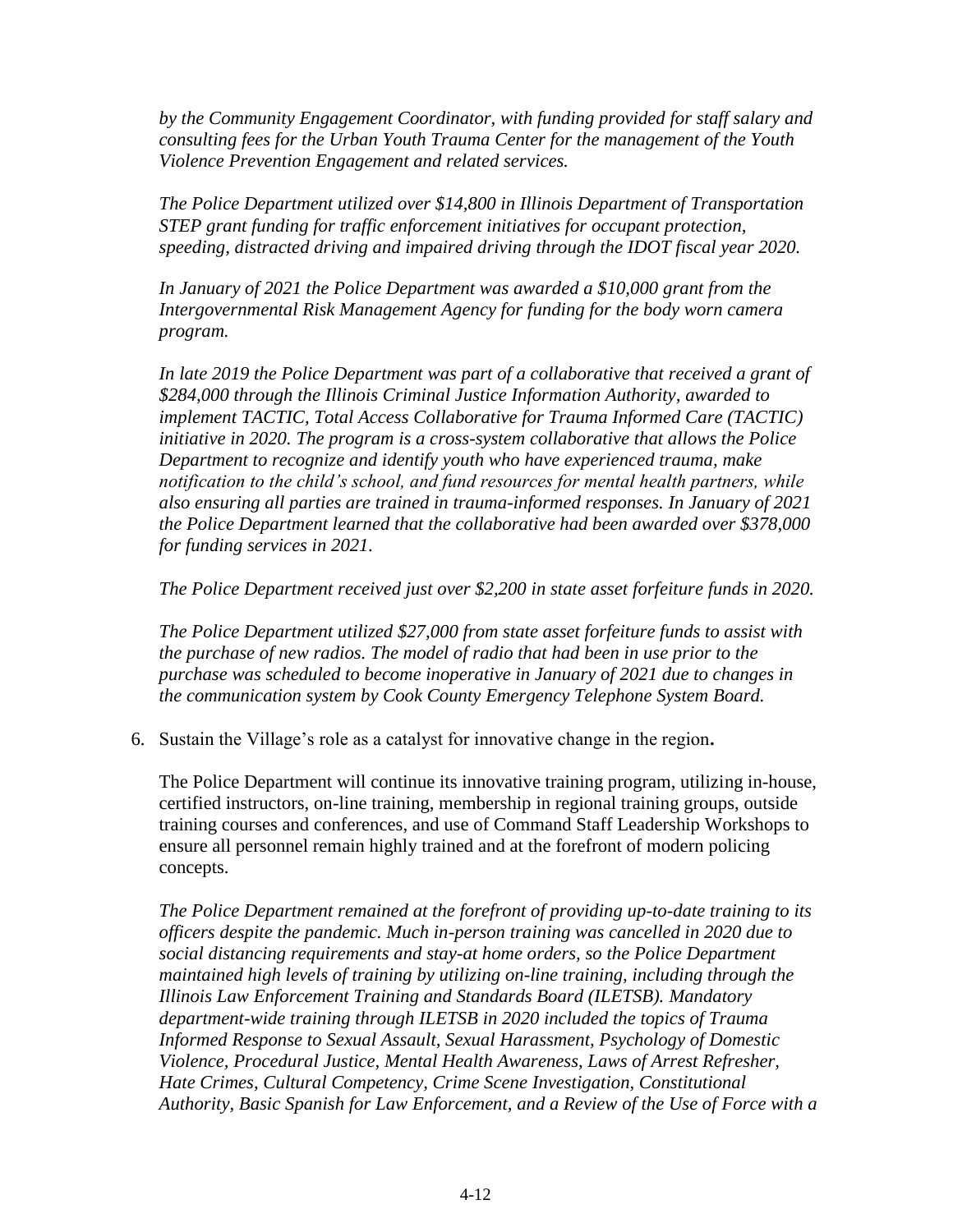*Firearm. The requirement of monthly training through the Police Law Institute also continued. In-person training was utilized when and where available. For example, outdoor range training was still held in September of 2020 and included patrol rifle, handgun, less lethal shotgun, and use of force training.* 

*The Police Department held its 5 th annual Command Staff Leadership Workshop (CSLW) for Commanders in November of 2020 at Irons Oaks in Olympia Fields. Training included a viewing of the video, Walking While Black: Love is the Answer, followed by a discussion about law enforcement and community relations with producer A.J. Ali, as well as a group project analyzing department policy as it relates to custody and lock-up procedures. The Sergeant CSLW was postponed until June of 2021 due to known positive cases of Covid-19 among staff occurring when originally scheduled.* 

The Police Department will continue to work towards the goal of having all sworn personnel certified as Juvenile Officers and certified in Crisis Intervention Training and Interview and Interrogation as new officers are hired.

*New legislation in 2018 required police officers to have 2 years of service prior to receiving Crisis Intervention Team certification. The Police Department had all but two Field Operations personnel who qualified certified in that advanced training as of early 2021. Until new officers are eligible to become Crisis Intervention Team certified, they receive crisis and mental health-related training. All sworn personnel but two were certified Juvenile Officers, and all non-probationary officers but one had attended interview and interrogation training or were scheduled to attend in early 2021.*

The Police Department will focus on procedural justice and fair and impartial policing in both training and in practice and will continue its focus on juvenile justice issues and continue to seek ways to expand services for Park Forest Youth.

The Police Department will be a leader in law enforcement transparency.

*In January of 2019 the Police Department implemented the use of body-worn cameras. While serving multiple purposes, one of the intents of body-worn camera use is to increase transparency of Police Department responses. The Chief of Police also appeared in a video produced by the Intergovernmental Risk Management Agency promoting the use of body worn cameras in law enforcement in the fall of 2020.* 

*In September of 2020 the Chief of Police participated in an interview with eNews Park Forest, a local media outlet, regarding procedural justice and police-community relations in the wake of the protests following the death of George Floyd.* 

*Reporting of annual data on citizen complaints and their resolutions is continued in the 2021/2022 budget and the reporting of annual data on use of force was included for the first time. This document is also posted on the Village website.* 

*In June of 2020 the Police Department added a number of department policies on the Village website, including policies on Body Worn Cameras, Use of Force, Biased-Based*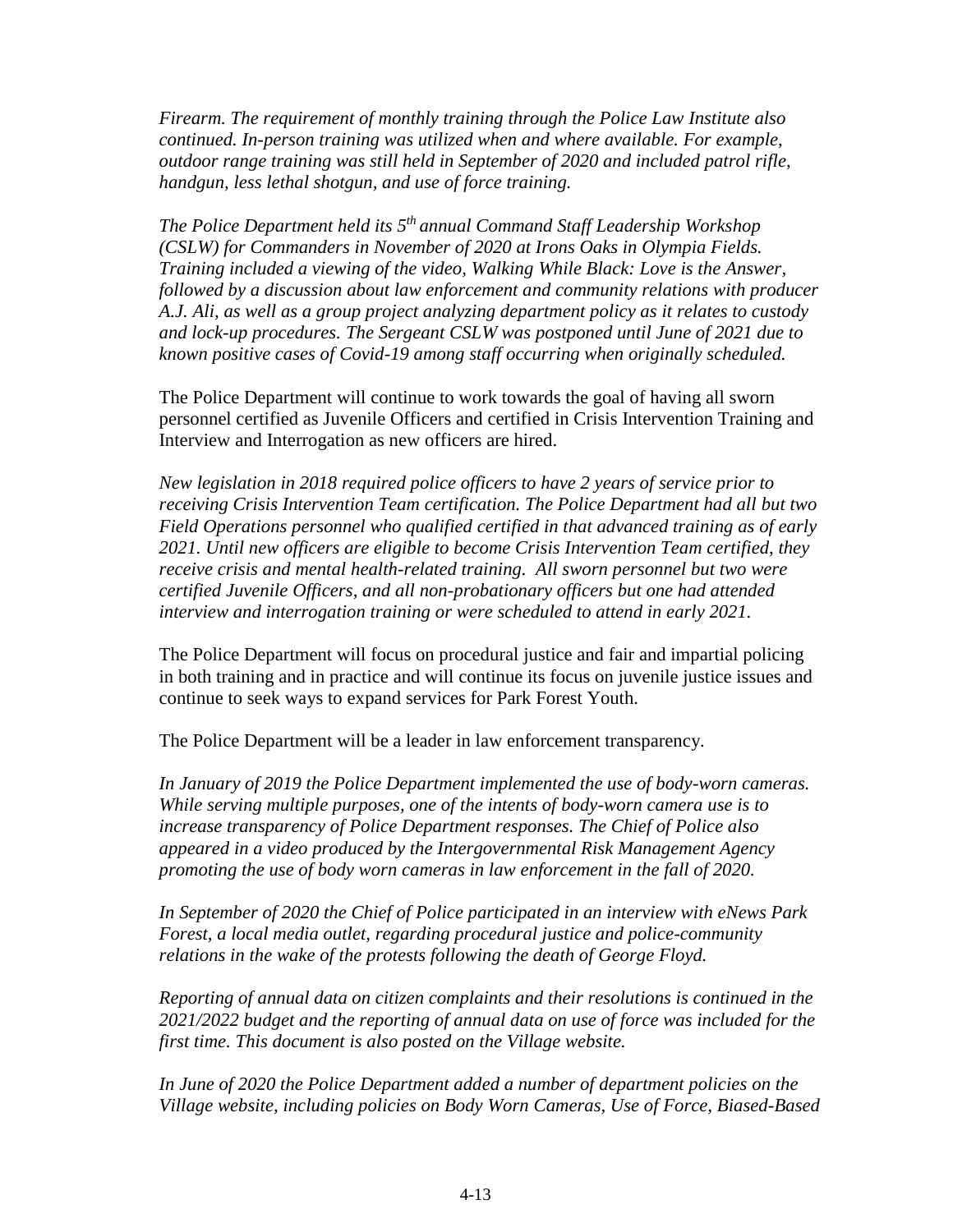*Policing, Child and Dependent Adult Safety, Communicating With Persons With Disabilities, Brady Material Disclosure, Crisis Intervention Incidents, Homeless Persons, Community Relations, and Limited English Proficiency Services.* 

*In the fall of 2020 the Police Department updated its citizen complaint process to include offering an email address to which someone could submit a citizen complaint. This is in addition to citizen complaints being available on-line and in the police department lobby.* 

*The Police Department continued to use social media throughout 2020/2021 to inform the public about serious events taking place within in the Village and other information impacting police service and public safety.* 

The Police Department will continue its presence on social media and interacting with the community in an on-line format, and will continue to facilitate opportunities for police officers and the public to interact in positive settings in person.

*The Police Department is at the forefront of law enforcement interacting with the community through social media and is known both regionally and nationally for efforts in building community relations through this format, being repeatedly featured in Chicago news market programming and beyond.* 

Additional efforts at meeting the goal of sustaining the Village's role as a catalyst for innovative change in the region is 2020 include the following:

*In January of 2020 the Police Department was featured in the Chicago Tribune, highlighting the department's innovate approach to dealing with juvenile delinquency through the Youth Violence Prevention Engagement and other youth services, and was highlighted in Police Beat Magazine in February of 2020 regarding the same topic.* 

*In May of 2020 the Chief of Police was appointed to the Illinois Association of Chiefs of Police Diversity Committee.* 

*In July of 2020 Police Department was featured by FOX 32 Chicago news regarding the department's implementation of the Community Engagement Coordinator position and increased youth and victim services.*

*In August of 2020, the Chief of Police was interviewed for a podcast by the Illinois Public Employer Labor Relations Association regarding the use of the Community Engagement Coordinator position to enhance police services.* 

*At the request of the Illinois Association of Chiefs of Police, in October of 2020 the Chief of Police testified before an Illinois General Assembly Senate Committee Hearing regarding traditional police model alternatives and co-responder models, speaking about the department's implementation of the Community Engagement Coordinator position.*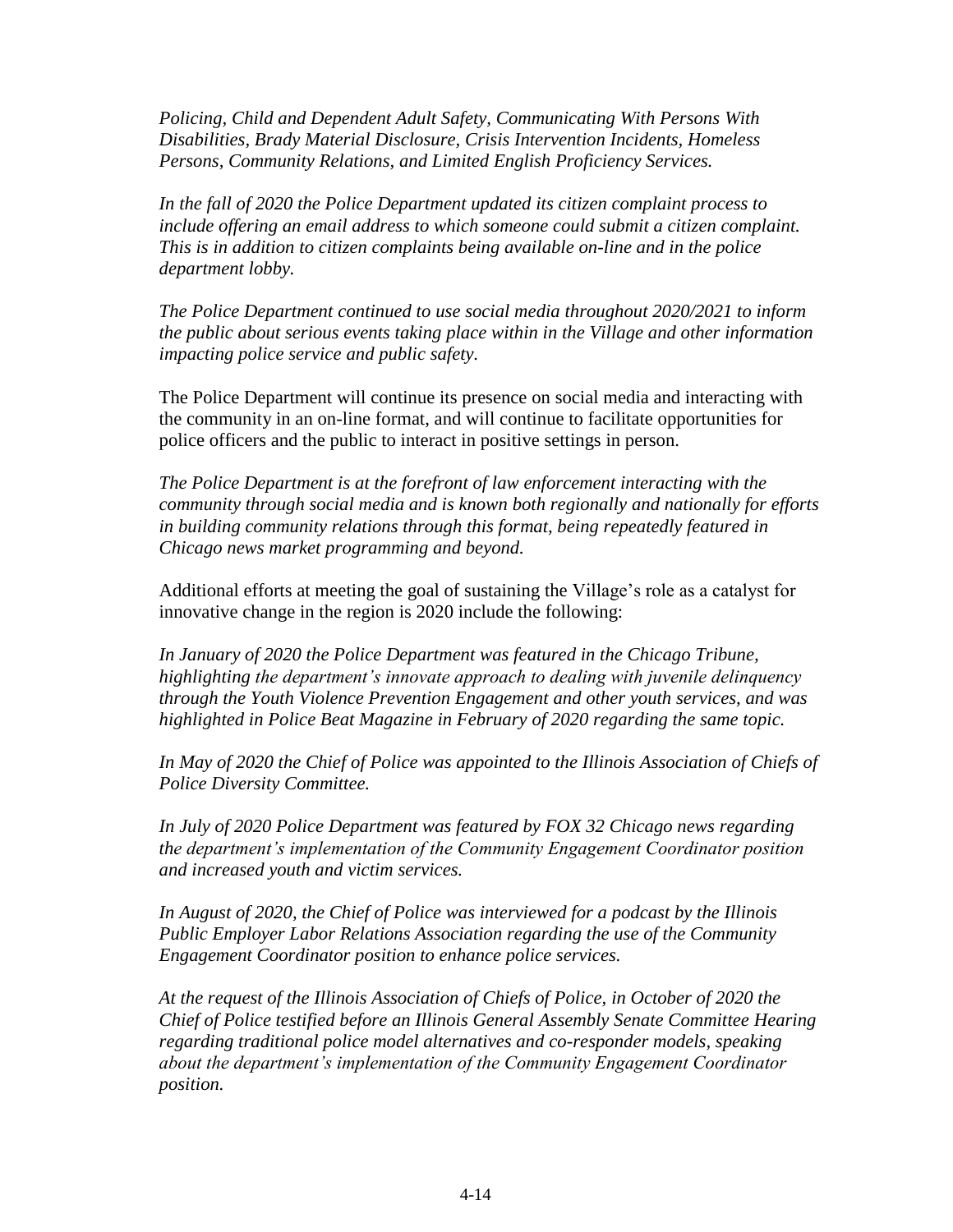# **PERFORMANCE MEASURES:**

The ultimate performance measures of a police department are the crime that it prevented and the relationships it created within the community, both of which are difficult to measure. That said, data reflecting incidents that occurred in a community, crimes solved, and enforcement action taken are relevant indicators of what a police department encountered and accomplished within a year.

## **Police Calls for Service**

SouthCom Dispatch Center was established in 2000 and began dispatching calls for service in 2002. In 2003 they began utilizing Sungard HTE for Computer Aided Dispatch (CAD) and Records Management System (RMS). In May 2011, a new CAD and RMS system, FREQUENTIS, was implemented, and in July of 2016, that system was replaced with Spillman. As each of these systems utilized different criteria for identifying and tallying calls for service, a comparison of total calls for service between those years provides an unreliable performance measure. Additionally, different police administrations have chosen to set different criteria for generating an official number for a call for service. Such differences make it difficult to compare calls for service between time periods when different CAD and RMS systems were in use and when such administrative changes were implemented. As it is anticipated that SouthCom will continue to use Spillman into the foreseeable future, year to year comparisons will become more reliable from 2016 and beyond. The following chart represents call totals by year.

|                                                                      | Park Forest Police Calls for Service by Year |        |        |        |        |        |        |        |        |  |  |
|----------------------------------------------------------------------|----------------------------------------------|--------|--------|--------|--------|--------|--------|--------|--------|--|--|
| 2018<br>2011<br>2016<br>2013<br>2012<br>2014<br>2015<br>2017<br>2019 |                                              |        |        |        |        |        |        |        | 2020   |  |  |
| 16.504                                                               | 18.052                                       | 15.644 | 17.126 | 17.529 | 19.509 | 19.113 | 17.251 | 17.651 | 18.432 |  |  |

It should be noted that calls for service do not reflect police activity for which no call number was generated or for traffic stops which did not result in arrests.

#### **Criminal Incidents**

In 1930, Uniform Crime Reporting (UCR) was implemented nationwide as a way to record information on crime statistics. UCR statistics are collected, published, and archived by the FBI. However, as UCR reporting criteria has changed throughout the years and the analyzation of police reports for UCR statistics cannot be automated and requires human judgement, using UCR data alone as a performance measure is unreliable, especially for year-to-year comparisons over a longitudinal period.

UCR data the Police Department recorded for Index Crimes for the preceding 7 years is presented in the following chart. Index Crimes are the 8 crimes the FBI combines to produce its annual crime index and include criminal homicide, forcible rape, robbery, burglary, aggravated assault, theft, motor vehicle theft, and arson. For 2014, "Clearance" indicates the number of crimes cleared by arrest *and* exceptionally cleared. "Exceptionally cleared" cases are where a perpetrator was not charged with that particular incident for reasons outside the control of the Police Department. Starting in 2015, only clearances in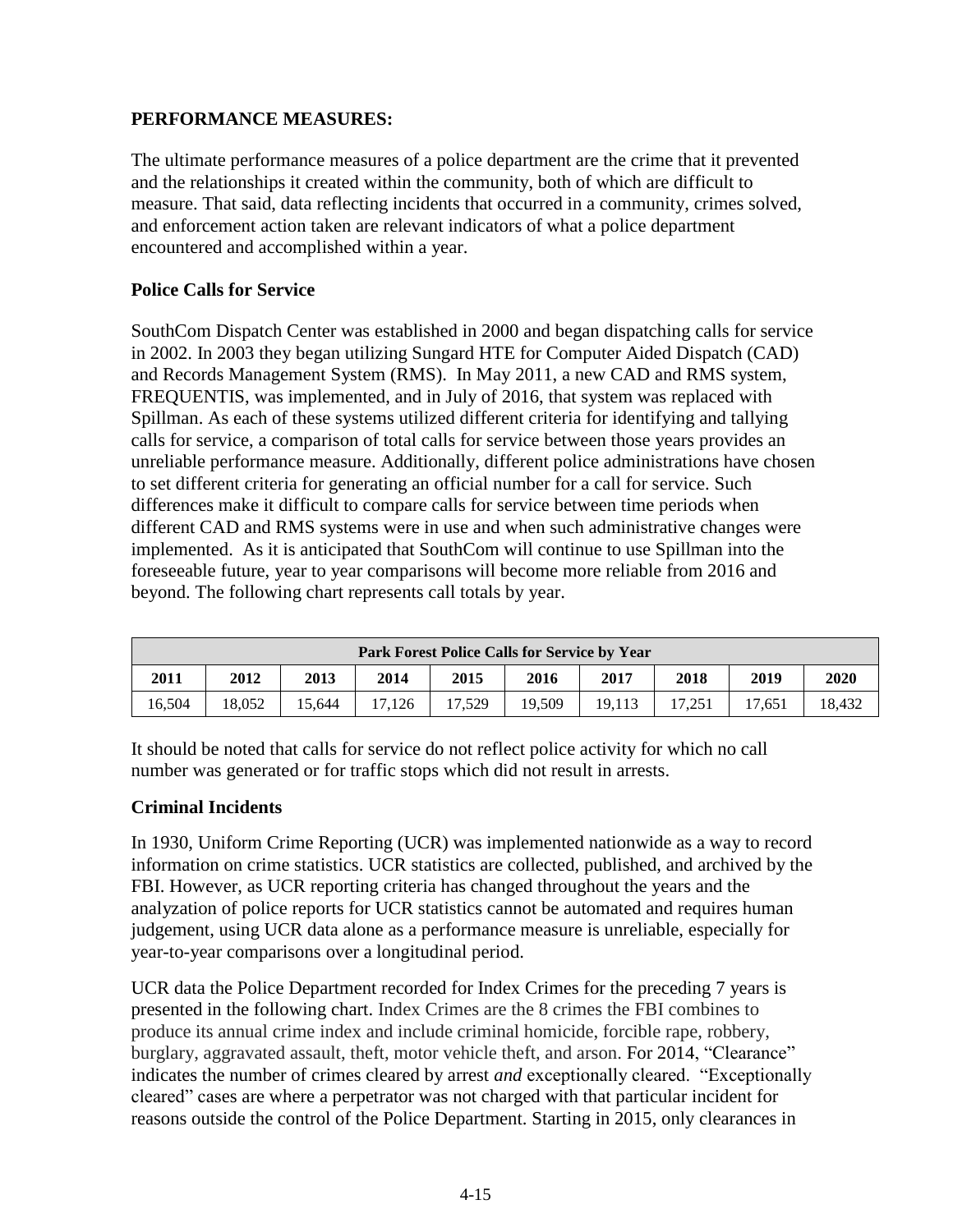|                              | <b>Park Forest UCR Crimes by Year</b> |                |              |                |                |                |              |                |      |                |      |                |                |                         |
|------------------------------|---------------------------------------|----------------|--------------|----------------|----------------|----------------|--------------|----------------|------|----------------|------|----------------|----------------|-------------------------|
|                              | 2014                                  | $**$           | 2015         | ##             | 2016           | ##             | 2017         | ##             | 2018 | ##             | 2019 | ##             | 2020           | ##                      |
| Criminal<br>Homicide         | $\boldsymbol{0}$                      | $\overline{0}$ | $\mathbf{1}$ | $\overline{0}$ | $\overline{2}$ | $\mathbf{1}$   | $\mathbf{1}$ | 1              | 1    | 1              | 1    | $\overline{2}$ | $\mathbf{1}$   | $\mathbf{0}$            |
| Rape                         | $\overline{7}$                        | $\mathbf{1}$   | 14           | 6              | $\overline{2}$ | $\overline{0}$ | 6            | $\overline{4}$ | 4    | 4              | 12   | 6              | 6              | $\mathbf{0}$            |
| Robbery                      | 30                                    | 8              | 26           | 6              | 35             | 10             | 26           | 20             | 24   | 12             | 25   | 10             | 12             | 3 <sup>1</sup>          |
| Aggravated<br><b>Battery</b> | 31                                    | 28             | 29           | 17             | 32             | 24             | 25           | 14             | 32   | 19             | 35   | 24             | 50             | 26                      |
| <b>Burglary</b>              | 110                                   | 10             | 95           | 12             | 112            | 20             | 70           | 7              | 74   | 8              | 62   | 6              | 30             | $\overline{\mathbf{4}}$ |
| Theft                        | 254                                   | 74             | 279          | 75             | 210            | 43             | 217          | 36             | 219  | 27             | 251  | 30             | 151            | 7                       |
| Vehicle<br>Theft             | 20                                    | 9              | 21           | 3              | 33             | 11             | 41           | 3              | 51   | $\overline{2}$ | 50   | 11             | 42             | $\mathbf{2}$            |
| Arson                        | $\mathbf{1}$                          | $\overline{0}$ | 3            | $\overline{0}$ | 5              | $\overline{0}$ | 3            | $\Omega$       | 7    | $\theta$       | 3    | 1              | $\overline{2}$ | $\bf{0}$                |
| <b>Total Index</b><br>Crime  | 453                                   | 130            | 468          | 119            | 431            | 109            | 389          | 85             | 412  | 73             | 439  | 90             | 294            | 42                      |

which the offender was charged with the crime (and not "Exceptional Clearances") are listed in order to mirror the data supplied to the State of Illinois for Uniform Crime Reporting.

\*\* Clearances by arrest *and* exceptionally cleared

## Clearances by arrest only

As stated, clearance data after 2014 does not include all cases cleared, but only those cleared by arrest. Additionally, under UCR reporting a single event can have more than one clearance. For example, the Police Department cleared one criminal homicide in 2019 with the arrest of two persons, resulting in data for one incident but two clearances. Additionally, the number of incidents reported does not necessarily reflect the number which occurred in a single year. For example, while 6 rapes were reported in 2020, some of the reported incidents occurred several years prior or more. For those reasons, understanding year to year crime trends requires looking beyond UCR reporting alone.

The Investigations Division is assigned most Index Crimes as well as other serious crimes as determined by the Investigations Division Commander. The following chart presents data on the total number of active cases the division handled each year, and will include cases that remained active from any previous year.

| <b>PFPD Investigations Unit Cases by Year</b>                                       |  |  |  |                                                       |  |  |  |  |      |  |
|-------------------------------------------------------------------------------------|--|--|--|-------------------------------------------------------|--|--|--|--|------|--|
| Year                                                                                |  |  |  | 2012   2013   2014   2015   2016   2017   2018   2019 |  |  |  |  | 2020 |  |
| 333<br>223<br>273<br>286<br>225<br>408<br>263<br>297<br>391<br># Cases Investigated |  |  |  |                                                       |  |  |  |  |      |  |

Clearance rates include all cases cleared by arrest of the offender (CBA) and cases which are exceptionally cleared, which includes cases in which the victim chooses not to assist in the investigation or no longer wishes to prosecute, the alleged crime is determined through investigation to be unfounded, or the case is otherwise solved but does not result in criminal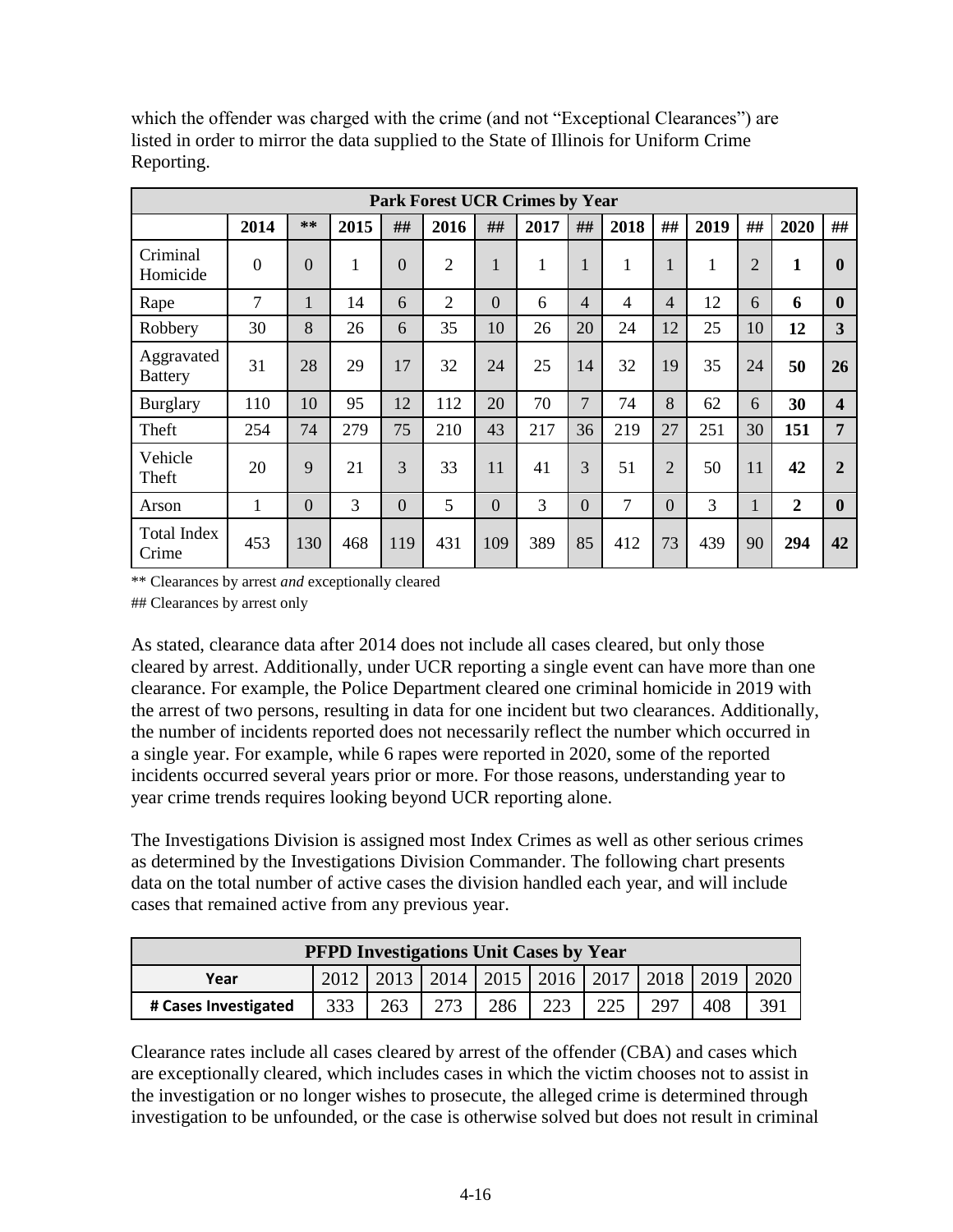charges. Cases that are closed "Inactive" are considered to have all possible investigative leads exhausted and are not expected to be cleared without additional and unexpected information being received. As such, the clearance rate is the number of cases successfully closed each year (CBA and exceptionally cleared) divided by the total number of cases closed that year. For example, in 2020 the Investigations Division closed out 215 cases, of which 203 were Cleared By Arrest or Exceptionally Cleared.

| <b>PFPD Investigations Unit Clearance Rate by Year</b>                           |                                                                     |  |  |  |  |  |  |  |     |  |  |
|----------------------------------------------------------------------------------|---------------------------------------------------------------------|--|--|--|--|--|--|--|-----|--|--|
| Year                                                                             | 2011   2012   2013   2014   2015   2016   2017   2018   2019   2020 |  |  |  |  |  |  |  |     |  |  |
| <b>Clearance Rate</b>   87%   87%   89%   94%   85%   72%   78%   89%  <br>87% I |                                                                     |  |  |  |  |  |  |  | 94% |  |  |

Cases which are actively being investigated are not factored into the clearance rate. Many cases are cleared or placed in inactive status in years subsequent to their assignment, so clearance rate totals reflect the total number of cases closed within the calendar year, rather than all of those assigned.

## **Traffic, Parking, and Municipal Ordinance Enforcement- Citations**

Traffic and parking enforcement is conducted to ensure roadways are safe and free from obstructions. In 2015, Illinois law eliminated the use of traffic citation data to compare officer performance, and as such, the tracking of traffic citations through self-reporting was eliminated. Total traffic stop data for 2015 to 2020 is provided below. Traffic stops may be resolved through moving citations, compliance citations, or with a warning.

| Park Forest Police Traffic Stops by year                                   |                                              |  |  |  |  |  |  |  |  |  |
|----------------------------------------------------------------------------|----------------------------------------------|--|--|--|--|--|--|--|--|--|
|                                                                            | 2015<br>2019<br>2017<br>2018<br>2020<br>2016 |  |  |  |  |  |  |  |  |  |
| 4.042<br>3,390<br><b>Traffic Stops</b><br>3,668<br>3,579<br>4,576<br>2,602 |                                              |  |  |  |  |  |  |  |  |  |

Parking citation data for 2012 through 2020 is reflected in the below chart.

| <b>Park Forest Police Parking Citations by Year</b> |                                                                                                     |  |  |  |  |  |  |  |  |  |
|-----------------------------------------------------|-----------------------------------------------------------------------------------------------------|--|--|--|--|--|--|--|--|--|
|                                                     | 2020<br>2015<br>2012<br>2013<br>2019<br>2014<br>2017<br>2018<br>2016                                |  |  |  |  |  |  |  |  |  |
|                                                     | 3,132<br>$3026*$<br>3,093<br>3,012<br>$4,268*$<br>Parking<br>3.271<br>$5,241*$<br>3,161<br>$4.470*$ |  |  |  |  |  |  |  |  |  |

\* In 2017, the Police Department, in partnership with the Water Department, began issuing parking citations to registered owners of all vehicles registered to Park Forest who were not in compliance with Village Sticker purchase. These numbers are reflected in the parking ticket totals.

Unlike the traffic stop data, parking citation data reflects numbers of citations written and not the number of incidents handled, as many incidents are resolved informally through warnings and/or compliance and may not be formally recorded in all cases.

For less serious offenses, the enforcement of municipal ordinance violations allows law enforcement to address criminal and quasi-criminal activity without referral to the formal criminal justice system. The following is a breakdown of the municipal citations issued by year from 2013 to 2020: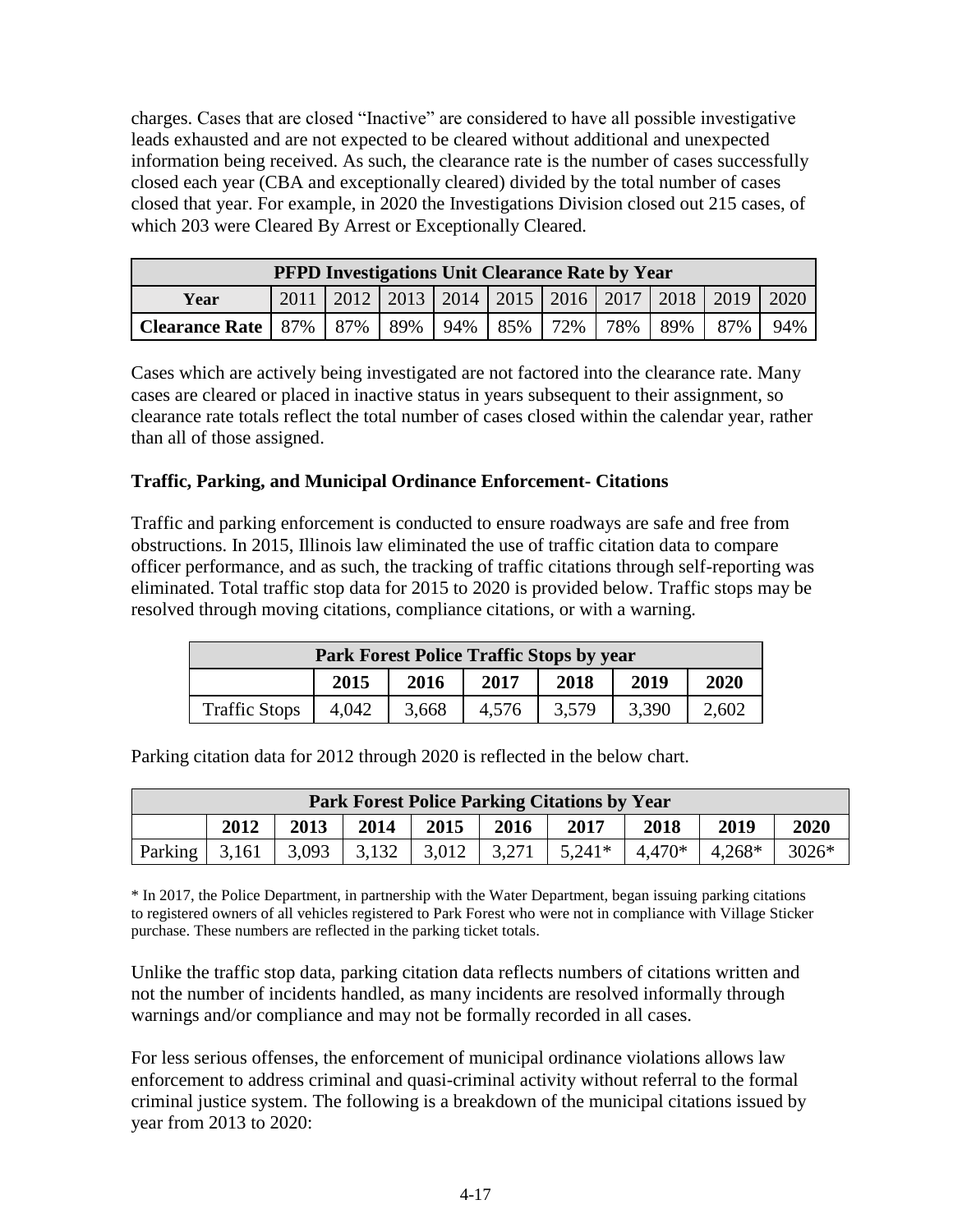| Park Forest Police Ordinance Citations by Year |                |                |                |                |                |                |                |                  |
|------------------------------------------------|----------------|----------------|----------------|----------------|----------------|----------------|----------------|------------------|
|                                                | 2013           | 2014           | 2015           | 2016           | 2017           | 2018           | 2019           | 2020             |
| Alarms                                         | 357            | $\overline{7}$ | 383            | 149            | 318            | 421            | 367            | 18               |
| Alcohol                                        | 12             | 26             | 11             | 18             | 11             | 21             | 18             | 12               |
| Animal                                         | 42             | 50             | 54             | 59             | 95             | 108            | 121            | 82               |
| Assault                                        | $\overline{0}$ | $\overline{4}$ | $\overline{7}$ | $\overline{4}$ | $\overline{2}$ | $\overline{2}$ | $\overline{4}$ | $\overline{3}$   |
| <b>Battery</b>                                 | 10             | 21             | 24             | 21             | 12             | $\overline{7}$ | 18             | 9                |
| Cell Phone/ While Driving*                     | 14             | 91             | 88             | 27             | 174            | 57             | 223            | $\mathbf{1}$     |
| Curfew                                         | 13             | $\overline{4}$ | 14             | 18             | 23             | 6              | 7              | 12               |
| Crime Free Housing                             | 27             | 54             | 241            | 180            | 294            | 170            | 194            | 198              |
| <b>Criminal Damage</b>                         | 7              | 6              | $\mathbf{1}$   | $\overline{4}$ | 5              | 5              | $\overline{4}$ | $\overline{4}$   |
| Discharge Air Gun                              | $\overline{2}$ | $\mathbf{1}$   | $\overline{0}$ | $\overline{2}$ | $\mathbf{1}$   | $\overline{2}$ | $\overline{2}$ | $\boldsymbol{0}$ |
| <b>Disorderly Conduct</b>                      | 39             | 23             | 60             | 34             | 23             | 31             | 35             | 9                |
| Disorderly House                               | 1              | $\overline{4}$ | 3              | 3              | $\overline{0}$ | 3              | $\overline{4}$ | $\overline{3}$   |
| License, Registration                          | 166            | 304            | 304            | 104            | 353            | 88             | 54             | 33               |
| <b>Junk Vehicles</b>                           | $\mathbf{1}$   | 6              | 4              | 3              | 6              | 7              | $\mathbf{1}$   | $\mathbf{1}$     |
| <b>Obstruct/Resist Police</b>                  | 13             | 5              | 6              | 9              | 10             | 13             | 11             | 6                |
| Possession of Cannabis**                       | 46             | 86             | 113            | 128            | 170            | 148            | 117            | 34               |
| Possession of Drug<br>Paraphernalia**          | 3              | 11             | 12             | 24             | 36             | 37             | 21             | $\overline{2}$   |
| Possession of Tobacco                          | $\overline{2}$ | 3              | $\overline{4}$ | $\overline{2}$ | $\mathbf{1}$   | 5              | $\mathbf{1}$   | 3                |
| Theft                                          | 6              | 13             | 30             | 9              | 13             | 5              | $\overline{2}$ | 3                |
| Trespass                                       | 20             | 9              | 12             | 12             | 25             | 5              | 9              | 6                |
| Truancy                                        | 11             | $\overline{2}$ | 8              | 8              | 8              | 7              | $\overline{4}$ | $\overline{0}$   |
| <b>Unattended Vehicle</b>                      |                |                |                |                |                |                | 34             | 12               |
| Miscellaneous***                               | 41             | 33             | $\overline{2}$ | 118            | 69             | 130            | 129            | 84               |
| <b>Total</b>                                   | 833            | 763            | 1381           | 936            | 1649           | 1278           | 1380           | 535              |

\* As of 2020, distracted driving citations could not be written on municipal citations any longer.

\*\* New legislation in 2020 legalized the possession of cannabis under certain circumstances.

\*\*\* Miscellaneous- noise violations, vehicle equipment violations, fireworks, violation of park rules, etc.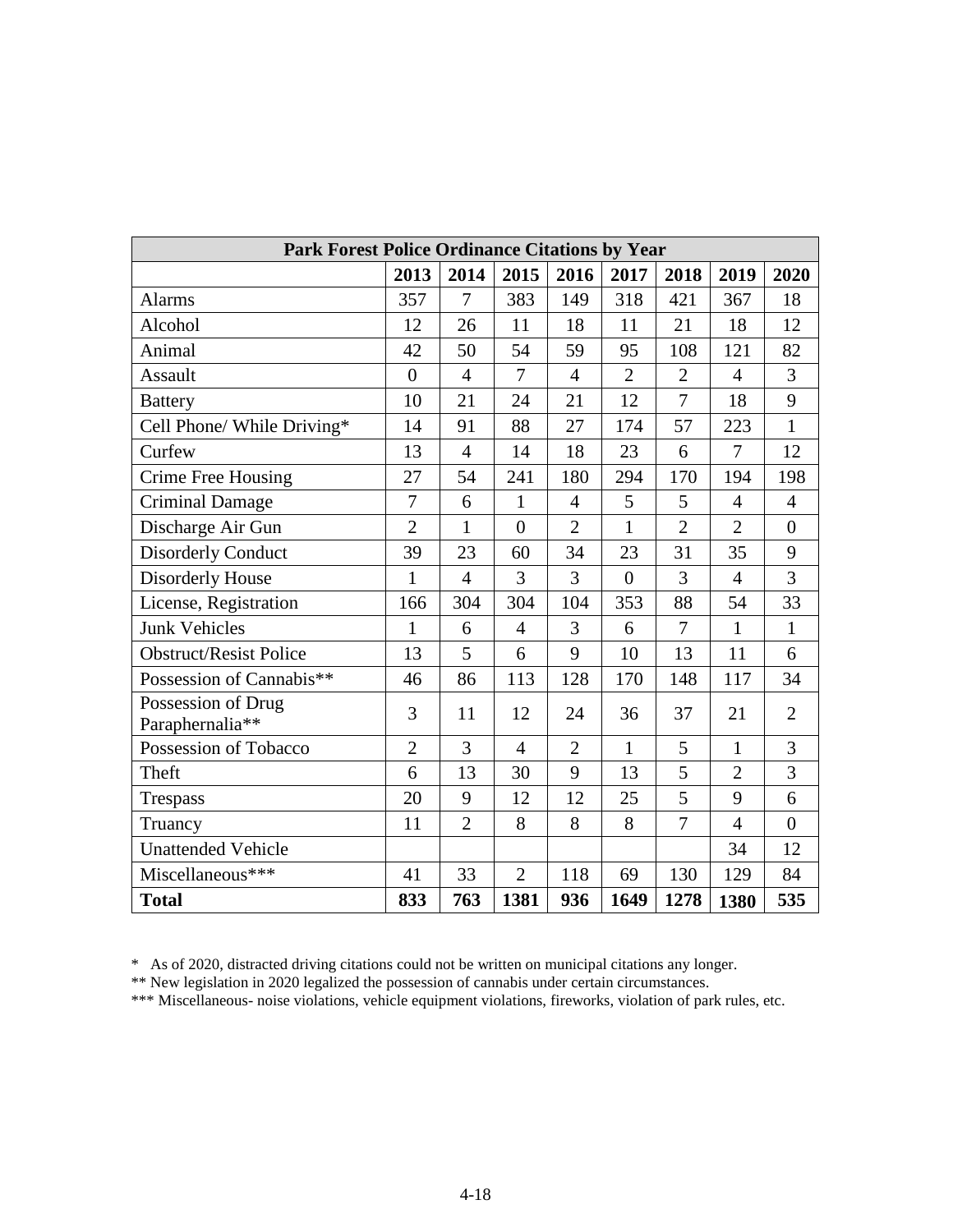# **Traffic Crashes**

A goal of the Police Department is to reduce traffic crashes through traffic enforcement. While a variety of factors contribute to the number of traffic crashes reported each year, the combined efforts of public education and enforcement are expected to impact this number.

|      | <b>Park Forest Traffic Crashes by Year</b> |                                                                    |     |   |     |  |  |  |  |  |  |
|------|--------------------------------------------|--------------------------------------------------------------------|-----|---|-----|--|--|--|--|--|--|
| Year | <b>Total</b><br><b>Collisions</b>          | $#$ Injury<br># Fatality<br><b>Collisions</b><br><b>Collisions</b> |     |   |     |  |  |  |  |  |  |
| 2020 | 371                                        |                                                                    | 84  | O | 126 |  |  |  |  |  |  |
| 2019 | 391                                        |                                                                    | 109 |   | 155 |  |  |  |  |  |  |
| 2018 | 403                                        |                                                                    | 89  |   | 125 |  |  |  |  |  |  |
| 2017 | 416                                        |                                                                    | 98  |   | 143 |  |  |  |  |  |  |
| 2016 | 348                                        |                                                                    | 79  |   | 113 |  |  |  |  |  |  |
| 2015 | 335                                        |                                                                    | 61  | ◠ | 77  |  |  |  |  |  |  |

# **Community Relations**

In 2016, the Police Department began systematically tracking citizen complaints. Citizen complaints include any allegation of misconduct or improper job performance that, if true, would constitute a violation of department policy or of federal, state or local law. Inquiries about conduct or performance that, if true, would not violate any of the above may be handled informally by a supervisor and are not considered a citizen complaint. Such inquiries generally include clarification regarding policy, procedures or the response to specific incidents by the Police Department. Citizen complaints are investigated by a supervisor and each case is closed with one of the four following dispositions:

Unfounded - When the investigation discloses that the alleged acts did not occur or did not involve department members.

Exonerated - When the investigation discloses that the alleged act occurred but that the act was justified, lawful and/or proper.

Not sustained - When the investigation discloses that there is insufficient evidence to sustain the complaint or fully exonerate the member.

Sustained - When the investigation discloses sufficient evidence to establish that the act occurred and that it constituted misconduct.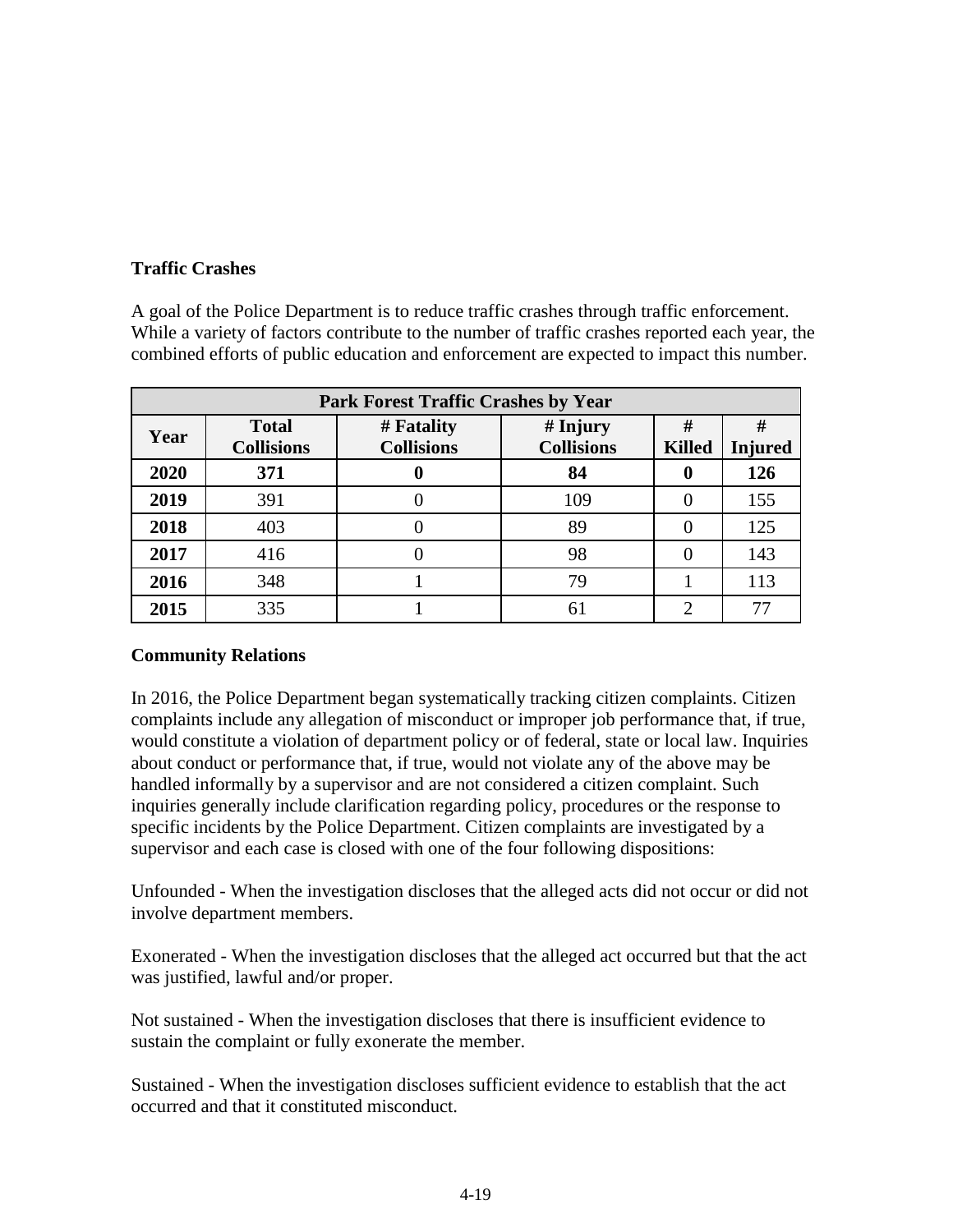|      | <b>Park Forest Police Citizen Complaints by Year</b> |                                                            |  |  |  |  |  |  |  |  |
|------|------------------------------------------------------|------------------------------------------------------------|--|--|--|--|--|--|--|--|
| Year | <b>Total Citizen</b><br><b>Complaints</b>            | Unfounded   Exonerated   Not Sustained<br><b>Sustained</b> |  |  |  |  |  |  |  |  |
| 2020 |                                                      |                                                            |  |  |  |  |  |  |  |  |
| 2019 |                                                      |                                                            |  |  |  |  |  |  |  |  |
| 2018 |                                                      |                                                            |  |  |  |  |  |  |  |  |
| 2017 |                                                      |                                                            |  |  |  |  |  |  |  |  |
| 2016 |                                                      |                                                            |  |  |  |  |  |  |  |  |

The below chart provides citizen complaint data regarding police officer conduct by year:

In many cases exonerated complaints are found to have originated due to a citizen's misunderstanding of police authority by law or basic law enforcement procedures. Complaints which are sustained result in discipline and/or additional training. Additionally, citizen complaints may be found to be unsubstantiated but their investigation still result in the discovery of performance-improving steps that can be taken. All citizen complaints are taken seriously.

In an effort towards continually increasing transparency, the Police Department is publicly reporting use of force data for the first time. This is possible, in part, due to increased rigor in department policy since June of 2017 as it pertains to the requirements for reporting and reviewing all uses of force. Under policy, a Use of Force Report Form is completed by every individual officer who uses any type of force, with a separate form completed for every individual against whom force was used. Also under policy, "use of force" includes the pointing of a firearm or Taser at a person, even if the weapon or control device was not fired. (Most displays of a firearm or Taser do not result in a discharge.) The below chart indicates the total number of incidents each year in which any use of force was used, the total number of officers and suspects injured in use of force incidents, as well as the total number of firearm and Taser discharges each year.

| <b>PFPD Use of Force by Year</b> |      |      |  |  |  |  |  |  |
|----------------------------------|------|------|--|--|--|--|--|--|
| Year                             | 2019 | 2020 |  |  |  |  |  |  |
| # of Incidents                   | 74   | 54   |  |  |  |  |  |  |
| # Officer Injured                | 5    |      |  |  |  |  |  |  |
| # Suspects Injured               | 8    | 5    |  |  |  |  |  |  |
| # Firearm                        |      |      |  |  |  |  |  |  |
| <b>Discharges</b>                | 0    |      |  |  |  |  |  |  |
| $#$ Taser                        |      |      |  |  |  |  |  |  |
| <b>Discharges</b>                |      |      |  |  |  |  |  |  |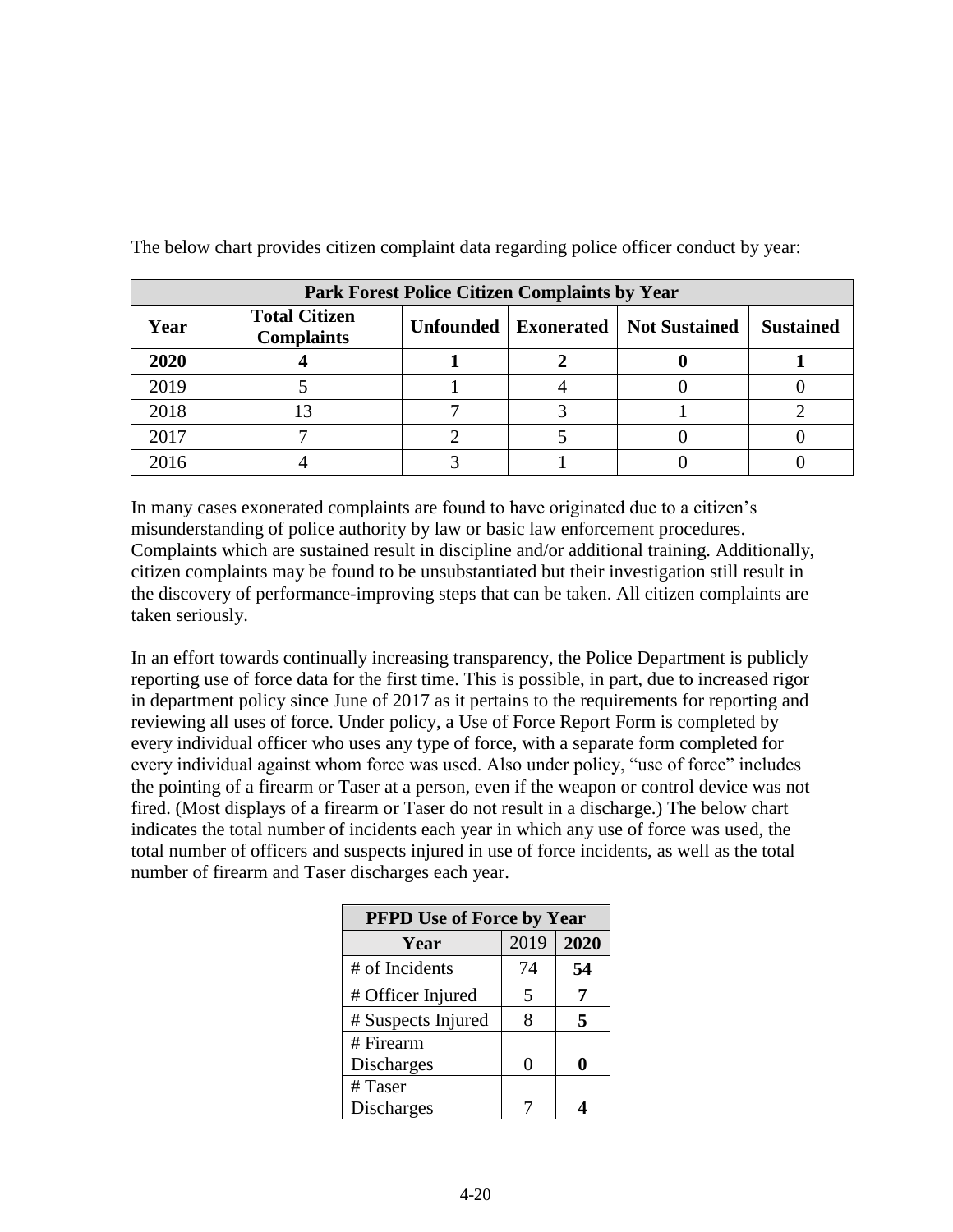Given the above data, it should be clear that use of force incidents are relatively low compared to the total number of police-citizen contacts. For example, the total number of formal incidents in 2020 was 20,707 (calls for service plus traffic stops), and does not include the numerous informal interactions which did not result in an incident number being generated. As a result, use of force was used in 0.26% of all police incidents which resulted in an incident number. That percentage is far lower when the numerous amount of informal police-citizen contacts is considered. Finally, as of the writing of this document, submitting certain use of force data to the FBI National Use-of-Force Data Collection site for law enforcement agencies is voluntary and not required by law. The Police Department has been voluntarily submitting this data since January of 2020.

The Police Department has engaged in community outreach via social media since 2011 when the Park Forest Police Facebook page was created. While on-line engagement will never replace face-to-face interaction between a law enforcement agency and the community it serves, social media allows for exponential reach, which becomes vital for public education, crime prevention, community notifications and crime alerts, obtaining public assistance in identifying offenders, and maintaining the public's trust. The following chart shows the Police Department's continued increasing reach via social media:

| <b>PFPD Social Media Followers</b> |                |                |           |  |  |  |  |  |  |
|------------------------------------|----------------|----------------|-----------|--|--|--|--|--|--|
|                                    | Facebook       | <b>Twitter</b> | Instagram |  |  |  |  |  |  |
|                                    | # of followers |                |           |  |  |  |  |  |  |
| March 2021                         | 18,300         | 3,300          | 4,200     |  |  |  |  |  |  |
| March 2020                         | 16,400         | 3,000          | 4,000     |  |  |  |  |  |  |
| March 2019                         | 12,300         | 2,600          | 3,600     |  |  |  |  |  |  |
| March 2018                         | 10,700         | 1,800          | 3,300     |  |  |  |  |  |  |
| March 2017                         | 8,500          | 750            | 2,300     |  |  |  |  |  |  |
| March 2016                         | 3,500          | 300            | 100       |  |  |  |  |  |  |
| March 2015                         | 2,000          |                |           |  |  |  |  |  |  |

The Police Department also has footprints on NextDoor, LinkedIn, Vimeo, and YouTube, and is continually evaluating its social media strategies. In spring of 2018 the Police Department transitioned from one personnel managing all Police Department social media accounts to a social media team being formed to handle social media outreach. A significant portion of social media messaging in 2020 was in response to the pandemic, both educating the public and thanking the numerous individuals and organizations who made donations of sanitizing products and face masks or who brought food to the Police Department. Additionally, social media content was used to address public sentiment and concern due to the protests and civil unrest in response to the death of George Floyd, in an effort to continue to build trust with the community.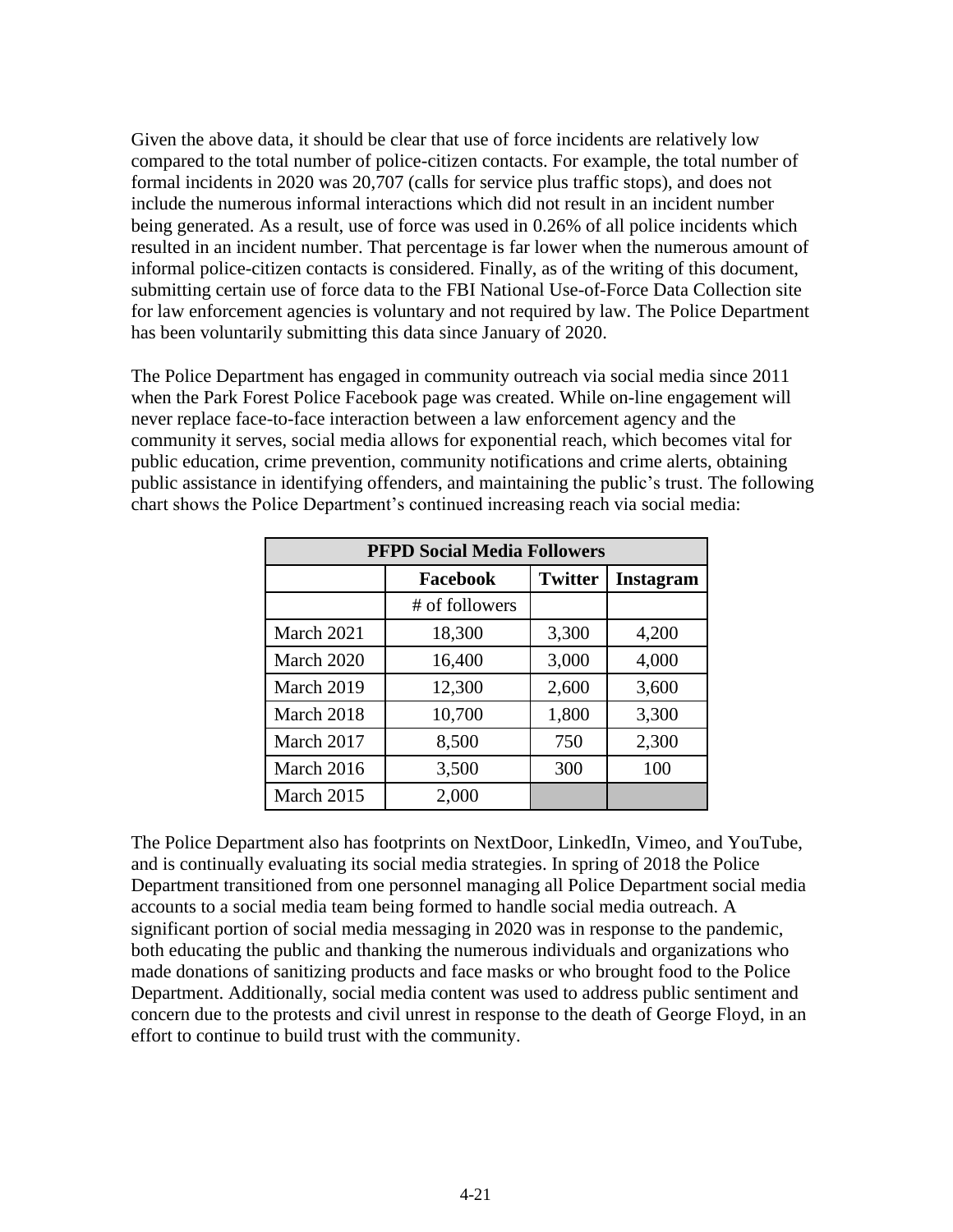# **Training**

The Police Department is committed to having a highly trained police force and accomplishes this through several strategies. First, the Police Department utilizes personnel to serve as in-house instructors after having successfully completed instructor courses. Instructors have been selected to teach a variety of core topics required by state mandate or which are essential to basic police functions. The Police Department currently retains instructors certified in firearms, control devices, Taser, fitness, use of force, and various other topics.

In-house instructors generally teach curriculum during in-service training days, however, due to the pandemic and social distancing requirements, in-person, in-house training was limited in 2020. In-house training occurred in January and February of 2020 prior to the onset of the pandemic, and did not again resume until September for outdoor range training, where use of force, and less lethal shotgun training also took place. An additional in-house training was held in October of 2020 which covered baton, oleoresin capsicum (OC, or pepper spray), and Taser use. Because of the inability to hold in-person training, on-line training was extensively used to fill in any training need gaps. The Department subscribes to the Police Law Institute, an on-line training service which provides monthly training for police personnel on legal and procedural updates. This training fulfills the requirements of state mandated training and all sworn personnel are required to complete this monthly training. Additionally, the Illinois Law Enforcement Training and Standards Board (ILETSB) website was used for mandatory on-line training in lieu of in-person training in 2020, and included the topics of Trauma Informed Response to Sexual Assault, Sexual Harassment, Psychology of Domestic Violence, Procedural Justice, Mental Health Awareness, Laws of Arrest Refresher, Hate Crimes, Cultural Competency, Crime Scene Investigation, Constitutional Authority, Basic Spanish for Law Enforcement, and a Review of the Use of Force with a Firearm.

Generally, select personnel attend a variety of training conferences relevant to their special assignments or positions, both in- and out-of-state. Additionally, newly promoted Sergeants attend a 1-week first line supervisor training course and in-house training program, and newly promoted Commanders attend a 10-week law enforcement executive leadership training program. None of these training activities took place in 2020, however, due to the pandemic. The Police Department also holds a yearly Command Staff Leadership Workshop (CSLW) separately for Commanders and Sergeants where advanced leadership topics are address. While the CSLW for Commanders took place in November of 2020, the training event for sergeants was postponed until 2021 due to positive cases of Covid-19 among staff.

Personnel also receive advanced training through outside Mobile Training Units (MTU) such as the North East Multi-Regional Training Group and the Tri-River Training Group, though this was drastically reduced in 2020 due to the pandemic.

The Police Department continues to seek ways to implement and improve training, and adds curriculum as deemed necessary and as resources allow.